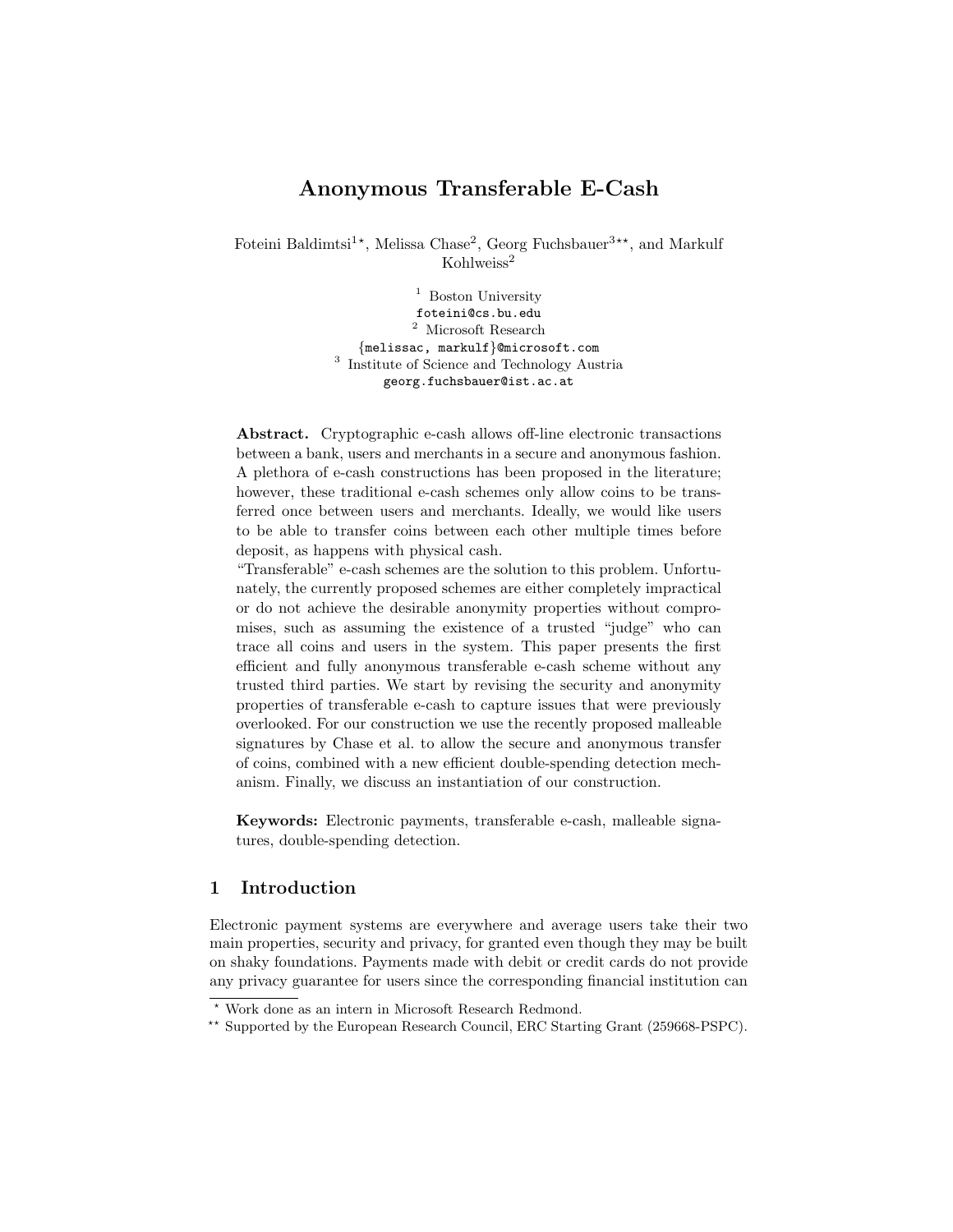track all their transactions. Starting with Chaum [Cha83], the cryptographic community has worked on electronic analogues to physical money (e-cash) that guarantee secure and private payments [Cha83,CFN88,Bra93,CHL05,BCKL09]. A typical e-cash system consists of three types of entities: the bank, users and merchants. Users withdraw electronic coins from the bank and spend them to merchants, who then deposit them at the bank. E-cash systems should satisfy two main properties (1) unforgeability: an adversarial user cannot spend more e-coins than he withdrew; and (2) anonymity: nobody (including the bank) can link spending transactions to each other or to specific withdrawal transactions.

Unlike physical cash, electronic coins are easy to duplicate, so a mechanism is needed to ensure that a user cannot spend one coin multiple times. Two solutions were proposed in the literature: the first is online e-cash [Cha83], in which the merchants are constantly connected to the bank and can therefore check whether a coin has already been deposited before accepting it. In order to overcome the strong requirement of a permanent connection to the bank, a second solution is to use a double-spending mechanism [CFN88]. As long as a user is honest, his anonymity is guaranteed, but if he tries to cheat the system by spending one e-coin multiple times then his identity is revealed.

Unfortunately, in traditional e-cash users can only transfer their coins to merchants, who must then deposit them at the bank. It would be natural to allow users to transfer coins to other users (or merchants), who should be able to further transfer the received coins, and so on. Moreover, it would be desirable if these transfers could be done without being connected to the bank, i.e., offline. One of the main advantages of such a transferability property is that it would decrease the communication cost between the bank and the users. Moreover, it would allow for more real-world scenarios. Consider the example of coins of different denominations. A store, which is offline, wants to give back change to a customer, using coins previously received. In order to do so, coins need to be transferable multiple times. Transferability of e-cash was proposed in the 1990s and the desired security properties have been analyzed; however, all schemes proposed so far do not satisfy the proposed security and privacy requirements, or they are only of theoretical interest, such as [CG08].

Arguably, this was partly because e-cash fell out of fashion as it became clear that traditional banks were unlikely to support cryptographic currencies and that credit cards and centralized payment services offering little privacy are broadly accepted for online payments. Recently, with bitcoin [Nak08] demonstrating how to bypass the banks, there has been renewed interest in e-cash, as existing techniques from anonymous e-cash are likely to be applicable to the bitcoin world as well [MGGR13,BCG<sup>+</sup>14].

Related work. Transferable e-cash was originally proposed by Okamoto and Ohta [OO89,OO91], who gave e-cash schemes that satisfy various properties such as divisibility and transferability but only provide weak levels of anonymity. While an adversary cannot link a withdrawal to a payment, he can link two payments by the same user, a property called weak anonymity (WA). Chaum and Pedersen [CP92] proved that (1) transferred coins have to grow in size and (2)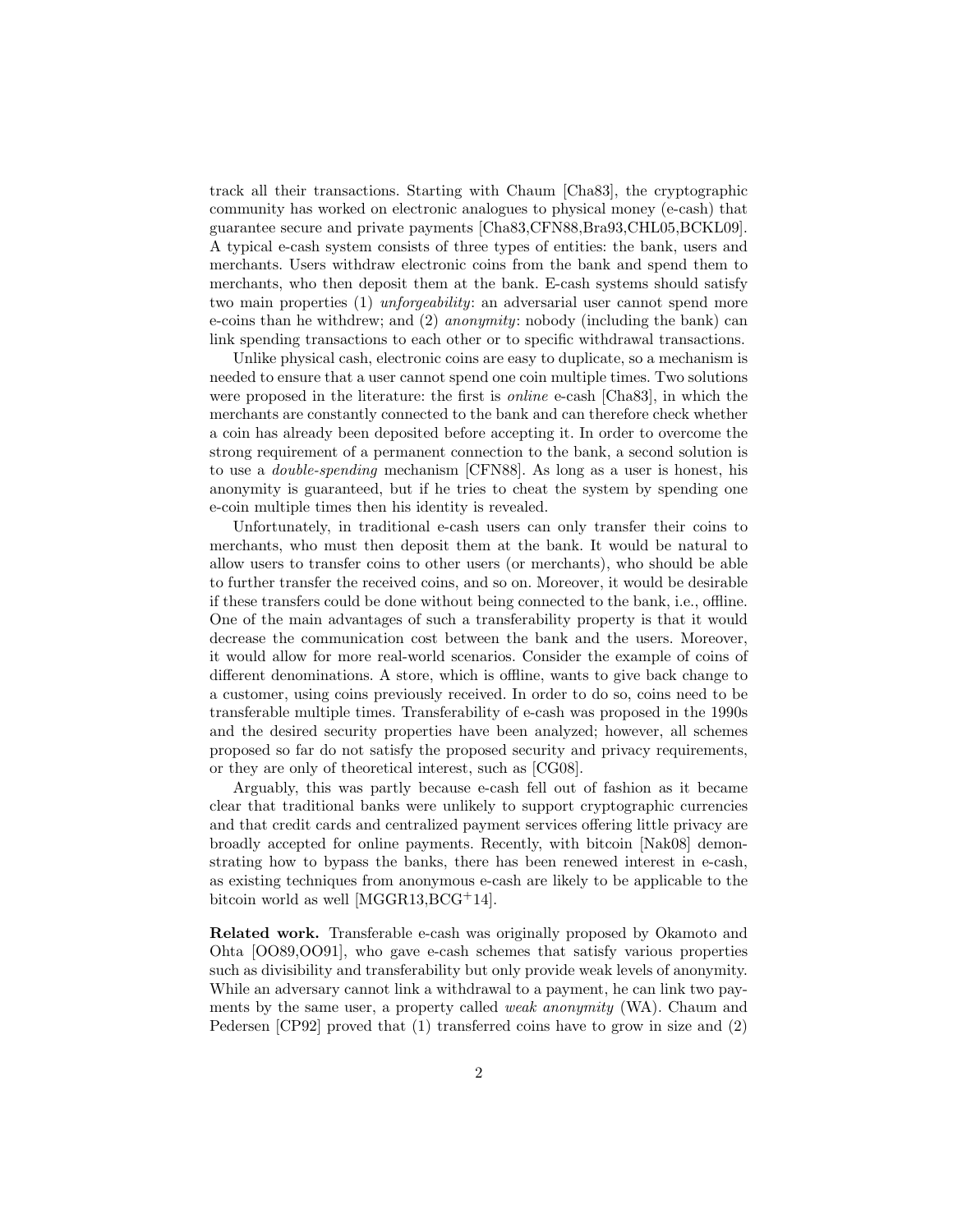an unbounded adversary can always recognize coins he owned when seeing them spent later. Moreover, they extended the scheme due to van Antwerpen [vAE90] to allow coin transfer. The resulting scheme satisfies strong anonymity (SA), guaranteeing that an adversary cannot decide whether two payments were made by the same user. However, he can recognize coins he observed in previous transactions. Strong anonymity is also satisfied by the schemes constructed in [Bla08,CGT08].

Anonymity for transferable e-cash has been a pretty subtle notion to define. In 2008 Canard and Gouget [CG08] gave the first formal treatment of anonymity properties for transferable e-cash. In addition to weak and strong anonymity, which do not yield the guarantees one would intuitively expect, they defined full anonymity (FA): an adversary acting as a malicious bank cannot link a coin previously (passively) observed to a coin he receives as a legitimate user (Observethen-Receive). They also define perfect anonymity (PA): an adversary, acting as a malicious bank, cannot link a coin previously owned to a coin he receives and showed that  $PA \Rightarrow FA \Rightarrow SA \Rightarrow WA$ . Chaum and Pedersen [CP92] showed that perfect anonymity cannot be achieved against unbounded adversaries. Canard and Gouget [CG08] prove that it cannot be achieved against bounded adversaries either. They therefore introduce two modifications of perfect anonymity, which are incomparable to FA, namely PA1: an adversary, controlling the bank, cannot link a coin previously owned to a coin he passively observes being transferred between two honest users (Spend-then-Observe); and PA2 (Spend-then-Receive): an adversary cannot link a coin previously owned to a coin he receives, assuming the bank is honest. (If the adversary controls the bank, this notion is not achievable due to the impossibility results mentioned above.) In the same paper they present a construction which satisfies all achievable anonymity properties, but is only of theoretical interest due to its inefficiency as it relies on metaproofs and thus Cook-Levin reductions.

The first practical scheme that satisfies FA, PA1 and PA2 is the scheme due to Fuchsbauer et al. [FPV09]; however, it has two main drawbacks: (1) the users have to store the data of all transactions they were involved in to prove innocence in case of fraud; and (2) when a double-spending is detected, all users up to the double-spender lose their anonymity. Blazy et al.  $[BCF<sup>+</sup>11]$  addressed these problems and propose a new scheme using commuting signatures [Fuc11], which overcomes the above drawbacks by assuming the existence of a trusted entity called the judge. This entity is responsible for the tracing of double-spenders, but can also trace all coins and users in the system at any time. This clearly contradicts one of the main goals of e-cash: as long as users do not doublespend, they remain anonymous. (In addition, it is not clear whether their scheme satisfies PA2; see Section 4.4.)

## Our Contributions

We present the first transferable e-cash scheme that satisfies all of the anonymity properties from the literature (FA, PA1, PA2) and a new anonymity notion that we introduce. Moreover, it does not assume any trusted party and does not rely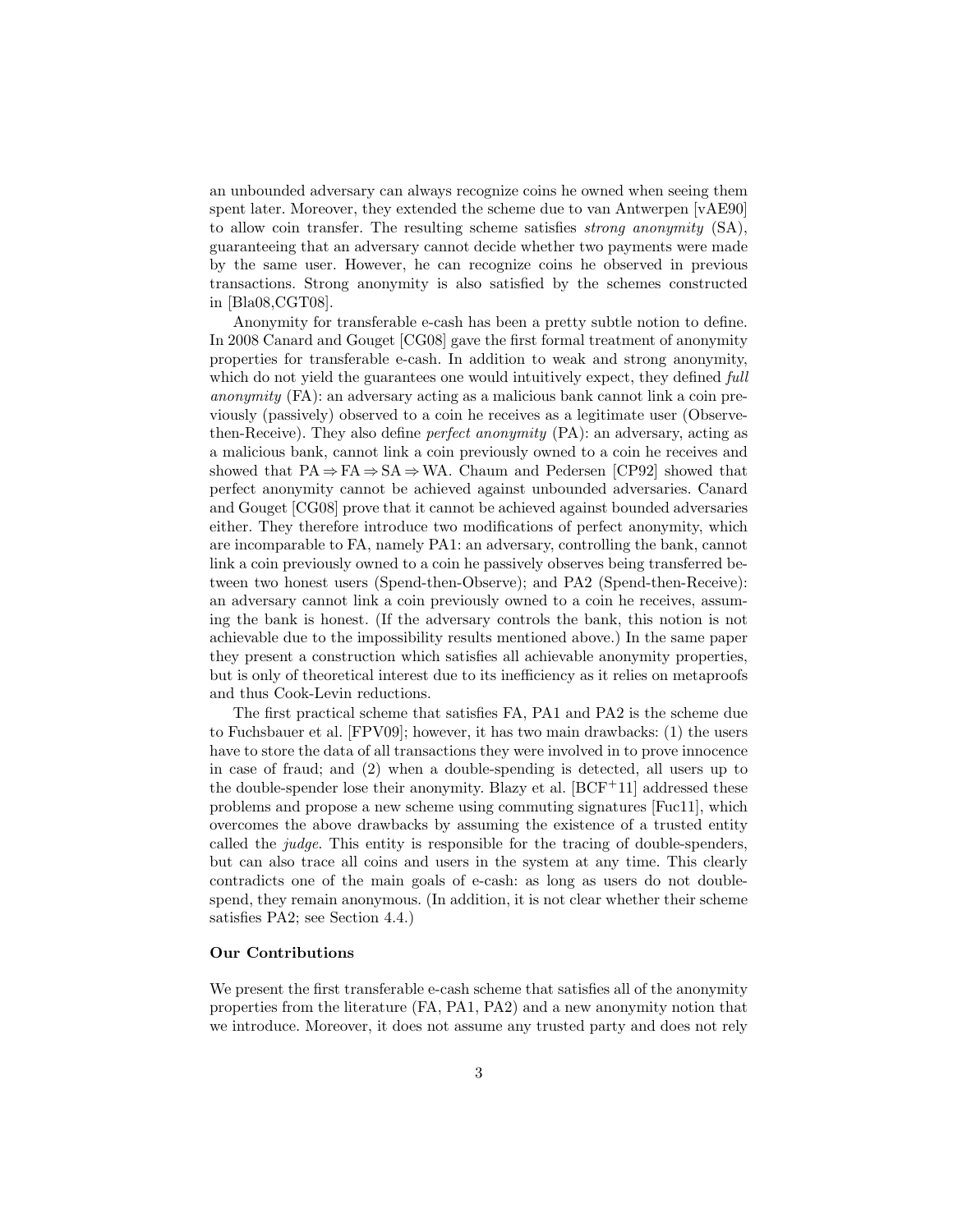on a Cook-Levin reduction or heuristics like the random-oracle model. Our contributions include new definitions, a construction based on malleable signatures and a double-spending detection mechanism potentially of independent interest.

Definitions. We provide a formal treatment of the security and anonymity properties of transferable e-cash in a game-based fashion, since many of the previous definitions were informal and/or incomplete. Moreover, we define a new anonymity requirement that was not captured before. Namely, we introduce a strengthening of Spend-then-Receive anonymity (a.k.a. PA2), which offers anonymity guarantees against a malicious bank. While it is unavoidable that an adversary impersonating the bank can link a coin he previously owned to one he receives, we require that he should not learn anything about which honest users possessed the coin in between. This was not guaranteed in previous definitions.

Construction. In traditional e-cash systems a coin withdrawn from the bank typically consists of the bank's signature  $\sigma$  on a unique serial number, SN. When spending the coin with a merchant, a double-spending tag DS is computed, which encodes the identity of the spender. The merchant then deposits  $c = (SN, \sigma, DS)$  at the bank. If two coins  $c, c'$  with the same serial number but with different doublespending tags  $DS$ ,  $DS'$  are deposited, these tags together will reveal the identity of the user who double-spent. For transferable e-cash, the owner of a coin should be able to transfer the coin/signature she received from the bank to another user in such a way that the transferred coin is valid, carries all the information necessary to detect double-spending, and preserves anonymity. Thus, we need a digital signature scheme that allows a user to compute a "fresh" version of a valid signature (unlinkable to the original one to ensure anonymity) and to extend the current signature to include more information (such as a double-spending tag for the new owner).

A recent proposal of a signature scheme that satisfies the above properties is due to Chase et al. [CKLM14]. They propose malleable signatures, an extension of digital signatures, where anyone can transform a signature on a message  $m$  into a signature on m', as long as  $T(m) = m'$  for some allowed transformation T. They then use malleable signatures to construct delegatable anonymous credentials. Our transferable e-cash scheme is inspired by their construction; however, the security against double-spending required in offline e-cash and the subtleties of the resulting anonymity guarantees introduce many technical challenges and make our construction much more involved.

In our construction, a coin withdrawn by the bank is signed using a malleable signature scheme. When a user wishes to transfer a coin to another user, he computes a mauled signature on a valid transformation of the coin. A valid transformation guarantees that the transferred coin is indeed owned by the sender (i.e. the sender's secret key corresponds to the information encoded in the coin) and the new coin/signature created will encode the right information of the receiver. The serial number and the double-spending tags are encrypted under the bank's public key, allowing it to check for double-spending on deposit. Moreover, the encryptions are re-randomized in every transfer, which ensures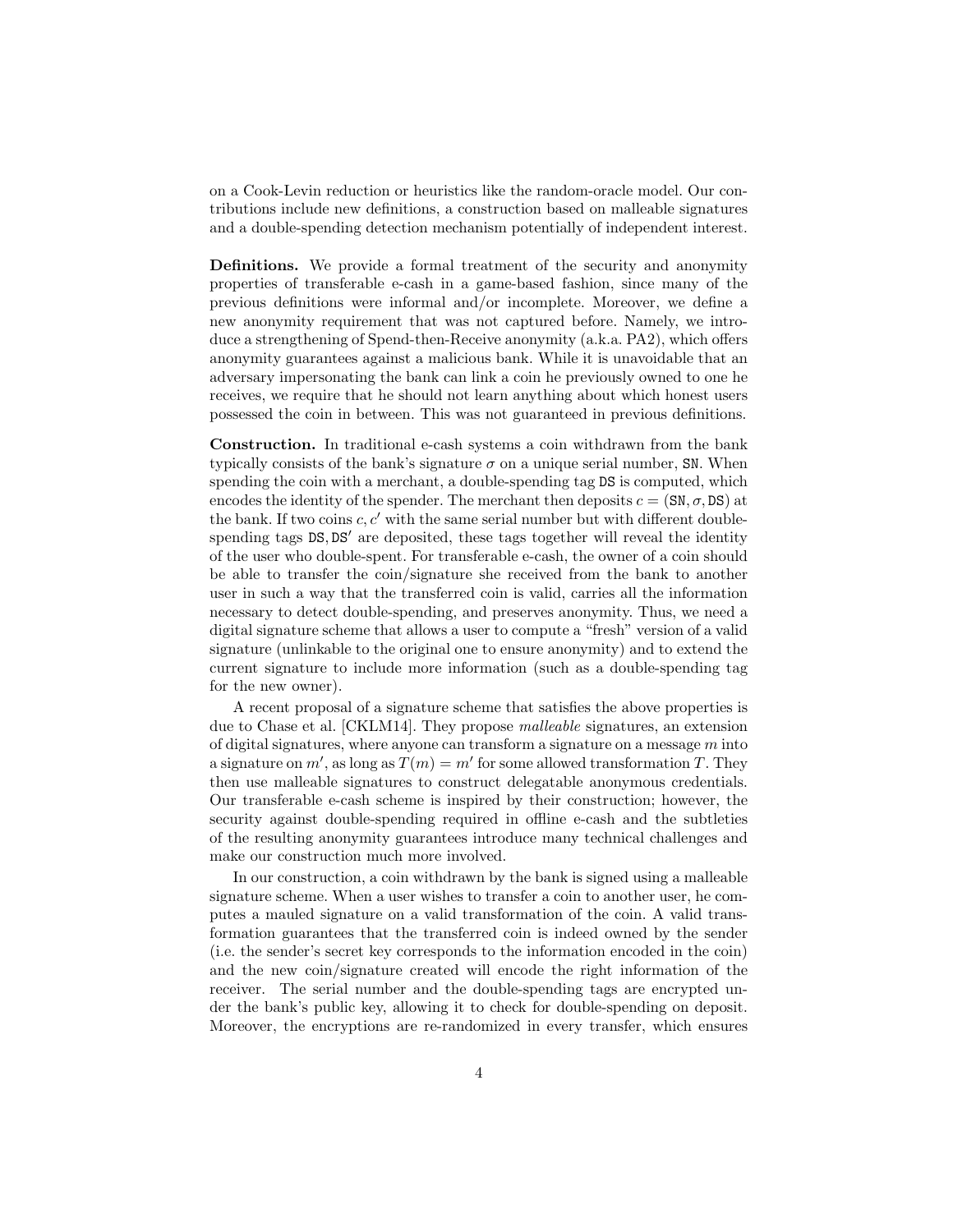anonymity. We propose an instantiation, detailed in the full version [BCFK15], that can be proved secure under standard assumptions: Decision Linear (DLIN) and Symmetric External Decision Diffie-Hellman (SXDH).

Double-Spending Detection. Double-spending detection for transferable ecash is a complex issue: it needs to ensure that the right user is accused while preserving the anonymity of honest owners of the coin. We propose an efficient double-spending detection mechanism, which is independent of our scheme and could be used by other transferable e-cash schemes, e.g., to provide an offline payment mechanism for users who have committed a sufficient quantity of bitcoins as a deposit. Our mechanism allows us to satisfy the new Spend-then-Receive anonymity property and still use an efficient proof mechanism. Ours is the only construction that does so apart from [CG08], which is only theoretical.<sup>4</sup>

## 2 Definitions for Transferable E-Cash

We adapt the definitions for transferable e-cash given by  $[{\rm CG08,BCF^+11}]$  and strengthen them in several aspects; in particular, we introduce an additional anonymity notion. Following the paradigm of previous work, we present the security and anonymity properties in a "game-based" fashion. This allows for comparisons with older definitions and results in modular security proofs for proposed schemes. We note that a simulation-based security definition for transferable e-cash that captures all properties considered so far is an interesting open problem.

In a transferable e-cash scheme there are two types of parties: the bank  $\beta$ and users  $\mathcal{U}_i$ . Coins are denoted by c and each coin is uniquely identifiable via a serial number SN, which will be retrieved by the bank during deposit to check if the same coin was deposited twice. We let  $DCL$  denote the list of deposited coins; if multiple coins with the same serial number were deposited, we keep all of them in DCL.

We modify previous definitions in that we add a protocol for user registration<sup>5</sup> and we merge the Deposit and Identify protocols. A transferable e-cash scheme consists of the following algorithms (probabilistic unless otherwise stated):

- ParamGen( $1^{\lambda}$ ) on input the security parameter  $\lambda$  outputs the system parameters par. (We assume that  $\lambda$  can be deduced from par.) par is a default input to the remaining algorithms.
- BKeyGen() and UKeyGen() are executed by  $\beta$  and a user  $\mathcal U$  respectively and output  $(s k_{\mathcal{B}}, p k_{\mathcal{B}})$  and  $(s k_{\mathcal{U}}, p k_{\mathcal{U}})$ . The bank's key  $s k_{\mathcal{B}}$  might be divided

 $4$  The construction in [BCF<sup>+</sup>11] does not satisfy the new Spend-then-Receive property if the judge is not assumed to be honest. If the judge is honest, it is not clear whether the notion is satisfied, as is the case for the original Spend-then-Receive notion (a.k.a. PA2); see Section 4.4.

<sup>&</sup>lt;sup>5</sup> For Identification to be meaningful, we must guarantee not only that we can identify a doublespender's public key, but also that that public key corresponds to a legitimate identity, i.e. that it has been registered with the bank.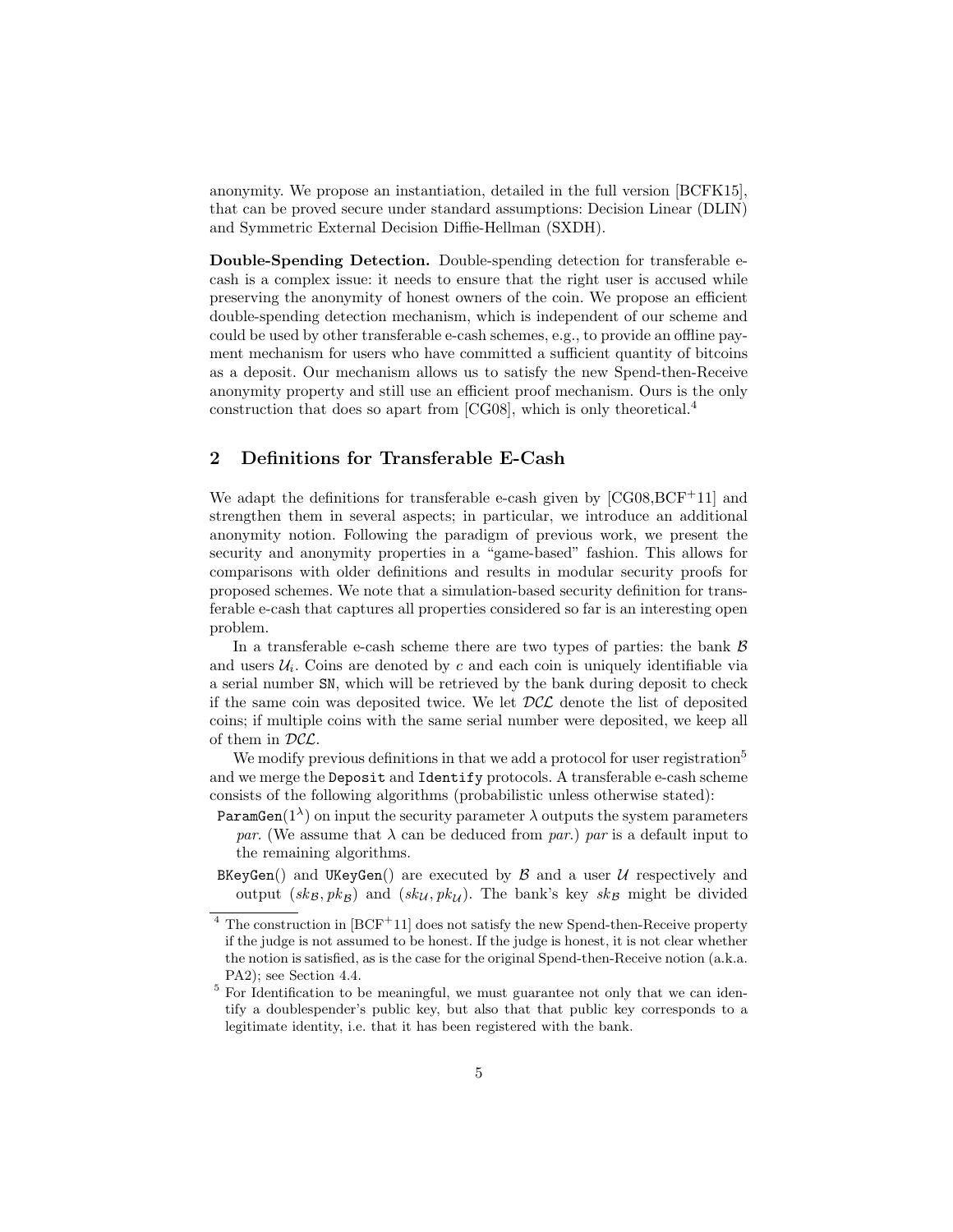into two parts:  $sk_W$  for registrations and withdrawals and  $sk_D$  for deposits. During BKeyGen the list  $DCL$  is initialized to be empty.

- Registration( $\mathcal{B}[sk_W, pk_U], \mathcal{U}[sk_U, pk_B]$ ) is a protocol between the bank and a user. At the end the user receives a certificate  $cert_{\mathcal{U}}$ ; both parties output either  $\mathsf{ok} \nightharpoonup \mathsf{in}$  case of error.
- Withdraw( $\mathcal{B}[sk_W, pk_U], \mathcal{U}[sk_U, pk_B]$ ) is a protocol between the bank and a user. The user either outputs a coin c or  $\perp$ . B's output is ok or  $\perp$  in case of error.
- $\texttt{Spend}(\mathcal{U}_1[c, sk_{\mathcal{U}_1}, cert_{\mathcal{U}_1}, pk_{\mathcal{B}}], \mathcal{U}_2[sk_{\mathcal{U}_2}, pk_{\mathcal{B}}])$  is a protocol in which  $\mathcal{U}_1$  spends/ transfers the coin c to  $\mathcal{U}_2$ . At the end,  $\mathcal{U}_2$  either outputs a coin c' and ok or it outputs  $\perp$ ;  $\mathcal{U}_1$  either marks the coin c as spent and outputs ok, or it outputs  $\perp$  in case of error.
- Deposit $(U[c, sk_{\mathcal{U}}, cert_{\mathcal{U}}, pk_{\mathcal{B}}], \mathcal{B}[sk_{\mathcal{D}}, pk_{\mathcal{U}}, \mathcal{DCL}])$  is a protocol where a user  $\mathcal{U}$ deposits a coin  $c$  at the bank. We split the deposit protocol into three subroutines. First CheckCoin checks whether the coin  $c$  is consistent, and if not outputs  $\perp$ . Else,  $\beta$  runs CheckDS, which outputs the serial number SN of the deposited coin.  $\beta$  checks whether  $DCL$  already contains an entry for SN. If not,  $\beta$  adds SN to DCL, credits U's account and returns "success" and DCL. Otherwise, the coin was double-spent: the subroutine DetectDS is run on the two coins and outputs  $(pk_{\mathcal{U}}, \Pi)$ , where  $pk_{\mathcal{U}}$  is the public key of the accused user, and  $\Pi$  is a proof that the registered user who owns  $pk_{\mathcal{U}}$  double-spent the coin. Note that  $\Pi$  should reveal nothing about the coin itself.
- VerifyGuilt $(pk_{\mathcal{U}}, H)$  is a deterministic algorithm that can be executed by anyone. It outputs 1 if the proof verifies and 0 otherwise.

Notice that in our definition a transferable e-cash scheme is stateless since there is no common state information shared between the algorithms. This means that a coin withdrawn will not be affected by the order in which withdrawals happen, i.e. whether it was the first or the  $n$ -th coin the bank issues to a specific user. Moreover, when a user  $\mathcal{U}_2$  receives a coin from a user  $\mathcal{U}_1$ , the transferred coin will only depend on  $\mathcal{U}_1$ 's original coin (not on other coins received by  $\mathcal{U}_2$ or transferred by  $\mathcal{U}_1$ ). Thus, the bank and the users do not need to remember anything about past transactions—for transfer the coin itself will be sufficient.

Global variables. In order to formally define the security properties of transferable e-cash, we first define some global variables and oracles which will be used in the security games. In the **user list**,  $\mathcal{UL}$ , we store all information about users, keys and certificates. Its entries are of the form  $(i, pk, sk, cert, uds)$ , where uds indicates how many times user  $\mathcal{U}_i$  double-spent (this counter is used in the exculpability definition). If user  $i$  is corrupted (i.e. the adversary knows the secret key of this user) then  $sk = \perp$ ; if it has not been registered then  $cert = \perp$ . We keep a counter,  $n$ , of the total number of generated/registered users which is initialized to 0.

In the coin list,  $\mathcal{CL}$ , we keep information about the coins created in the system. For each *original* coin withdrawn we store a tuple  $(j, owner, c, fc, fd, cds,$ *origin*), where j is its index in  $CL$ , *owner* stores the index i of the user who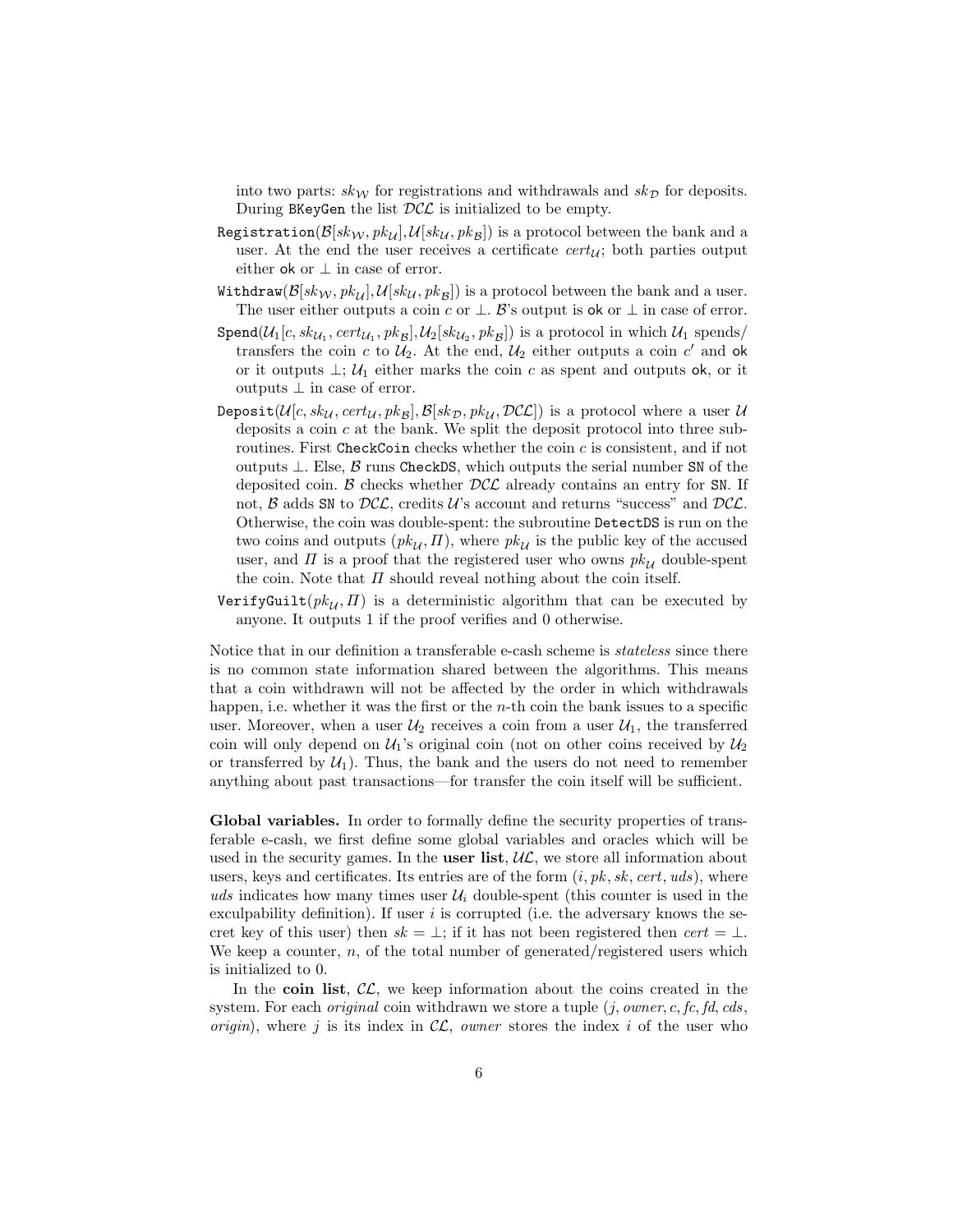withdrew the coin<sup>6</sup> and c is the coin itself. The flag  $fc$  indicates whether the coin has been corrupted<sup>7</sup> and the flag  $fd$  indicates whether the coin has been deposited. We also keep a counter, cds, of how many times this specific instance of the coin has been spent, which is initialized as  $cds = 0$ . In origin we write " $\mathcal{B}$ " if the coin was issued by the honest bank and " $\mathcal{A}$ " if the adversary issued it when impersonating the bank.

When a coin is transferred to another honest user, we add a new entry to CL as follows:  $(j, owner, c, cds, pointer)$ , where j is the position in CL, owner shows the current owner, c is the new, *transferred* coin and cds indicates how many times the coin has been spent. In *pointer* we store a pointer  $j'$  indicating which original coin this transferred coin corresponds to. Once a transferred coin is deposited or corrupted, we mark the original coin's flags  $fc, fd$  appropriately. The last list is the **list of deposited coins**,  $DCL$ . To make explicit the user or coin to which a variable belongs, we write, e.g.,  $pk_i$  or  $pointer_j$  respectively.

We now define oracles used in the security definitions. If during the oracle execution an algorithm fails (outputs  $\perp$ ) then the oracle also stops. Otherwise the call to the oracle is considered successful (for the deposit oracles a successful call is one that also didn't detect any double-spending). We define several oracles for each operation, depending on which parties are controlled by the adversary.

Oracles for creation, registration and corruption of users. The adversary can instruct the creation of honest users, corrupt users, and invoke or participate in registration:

- Create() sets  $n = n + 1$ , executes  $(k_n, pk_n) \leftarrow$  UKeyGen(), sets  $\mathcal{UL}[n] =$  $(n, pk_n, sk_n, \perp, 0)$  and outputs  $pk_n$ .
- $B$ Register $(pk)$  plays the bank side of the Register protocol and interacts with A. If  $pk \notin \mathcal{UL}$  then set  $n = n + 1$  and  $\mathcal{UL}[n] = (n, pk, \perp, \perp, 0)$ ; else abort.
- URegister(i), for  $i \leq n$ , plays the user side of the Register protocol and adds cert to the corresponding field of  $U\mathcal{L}$ .
- Register(i), for  $i \leq n$ , simulates both sides of the Register protocol. If user i was not registered then add *cert* to the corresponding field of  $\mathcal{UL}$ .
- Corrupt $(i, S)$ , for  $i \leq n$ , allows the adversary to corrupt user i and a subset, S, of his coins<sup>8</sup>. If  $sk_i = \perp$  (i.e. this user is already corrupted) then abort. The set S must consist of coin indices in  $\mathcal{CL}$ . For every  $j \in S$  look up the *j*-th entry of  $\mathcal{CL}$  and if *owner*  $\neq i$  then ignore this coin and remove it from S. The oracle first outputs  $sk_i$  and then updates  $\mathcal{UL}$  by setting  $sk_i = \perp$  to

 $6$  We do not store the coins withdrawn by the adversary.

 $7 A$  corrupted coin is defined as a coin that was under the adversary's control at some point. Once a coin is flagged as corrupted, it cannot be "un-flagged", even if it is later under the control of an honest user.

 $8 S$  allows us to capture the case, for example, where the honest user has not deleted all of his spent coins. (Ideally all coins should be deleted immediately after spending, but we want to define security even in the case where this does not happen.) S would include the user's unspent coins and any spent coins that have not been deleted.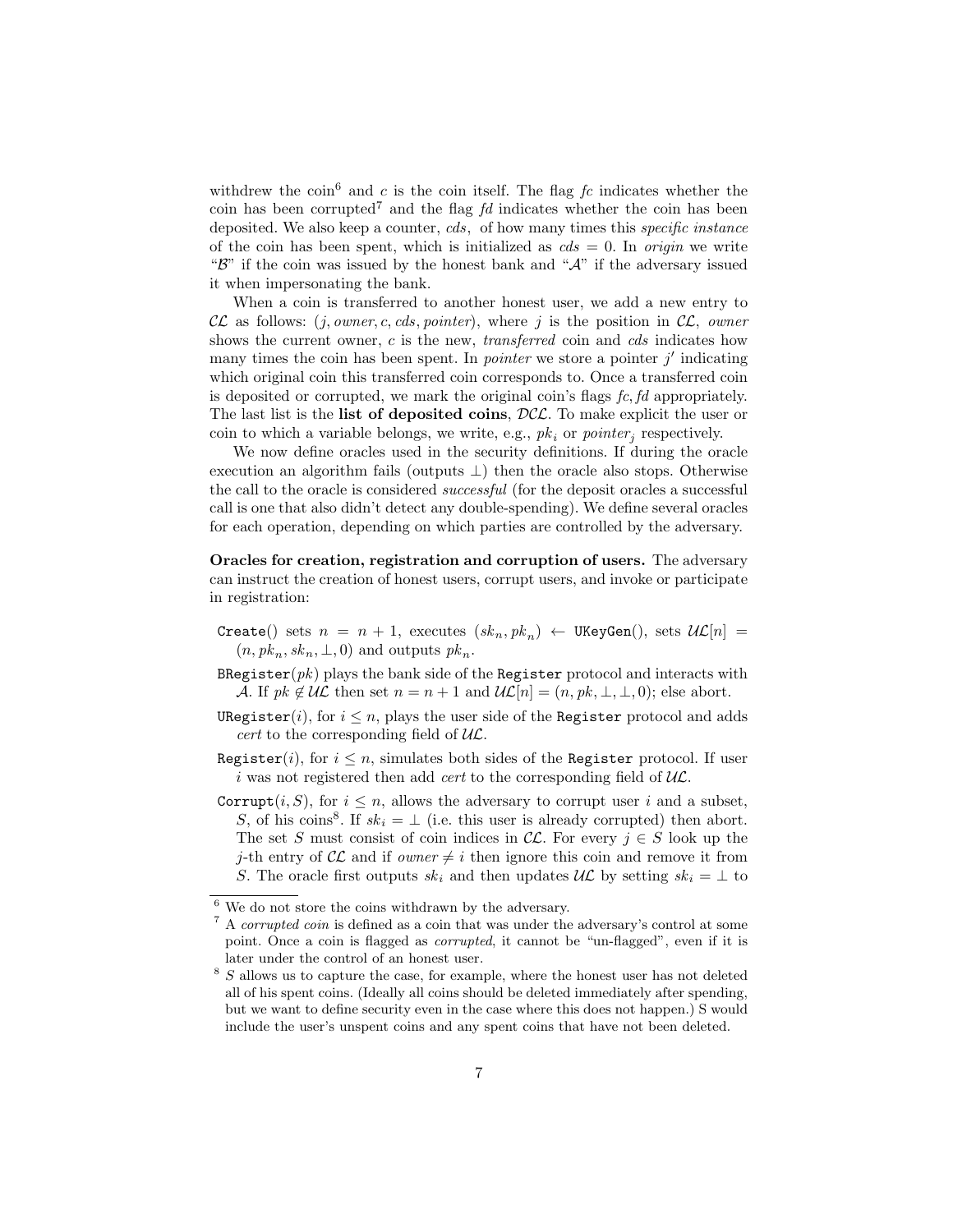mark this user as corrupted. Then, the coins in the set  $S$  are given to the adversary  $A$  and are marked as corrupted i.e. the flag  $fc$  of the corresponding *original* coin is set  $fc = 1$ . Note that if A tries to corrupt unregistered users, this doesn't give him any extra power. Also, once a user is corrupted he is considered to be an *adversarial* user and thus  $A$  will be running in his place. This means that  $A$  cannot run honest-user oracles on corrupted users, i.e. oracles With, UWith, Rcv, S&R, URegister.

## Withdrawal oracles.

- BWith() plays the bank side of the Withdraw protocol. Note that coins belonging to A are not added to the coin list  $CL$ .
- UWith $(i)$  plays user i in a Withdraw protocol, where the bank is controlled by the adversary. Upon obtaining a coin c, it increases the current size  $\ell$  of  $\mathcal{CL}$ by 1 and adds  $(\ell, owner = i, c, fc = 0, fd = 0, cds = 0, origin = A)$  to  $CL$ .
- With $(i)$  simulates a complete Withdraw protocol execution playing both  $\beta$  and user *i*. It increases the current size  $\ell$  of  $\mathcal{CL}$  by 1, adds  $(\ell, owner = i, c, fc =$  $0, fd = 0, cds = 0, origin = B$  to  $\mathcal{CL}$ , and outputs the transcript.

## Spend and deposit oracles.

- Rcv(i) lets A spend a coin to honest user i. It plays the role of  $\mathcal{U}_2$  with user i's secret key in the Spend protocol. A new entry  $(j, owner = i, c, fc = 1, fd = 0,$  $cds = 0$ , origin = A) is added to CL. Coins received from the adversary are considered as original coins in CL.
- $Spd(j)$  enables A to receive coin number j in CL. If the coin belongs to a corrupted user it aborts. Otherwise, it plays the role of user  $\mathcal{U}_1$  in the Spend protocol with the secret key of the owner  $i$  of coin  $j$ . It increases the coin spend counter cds of entry j in  $\mathcal{CL}$  by 1. If cds was already greater than zero (i.e., this specific user has already spent this coin) then the double-spending counter, uds, of the owner of coin j is increased by one. Finally, whenever a coin is received by  $A$ , we mark the *original* instance of this coin as corrupted, i.e., we set  $fc = 1$ .
- $S\&R(i, j)$  is the Spend-and-Receive oracle that allows A to passively observe the spending of coin  $j$  by its owner to user  $i$  (both of whom must not be corrupted). It increases the current size  $\ell$  of  $\mathcal{CL}$  by 1 and adds  $(\ell, owner =$  $i, c, cds = 0$ , pointer) to  $\mathcal{CL}$ , where pointer = j if j is an original coin and  $\textit{pointer} = \textit{pointer}_j$  if it is a *transferred* coin. It also increases the coin spend counter  $cds_j$  in entry j by 1. If  $cds_j$  was already greater than zero then the double-spending counter uds of the spender is also increased by 1.
- $BDepo()$  simulates the bank in the Deposit protocol interacting with  $A$  playing the role of a user. It updates  $DCL$  accordingly, and in case of a doublespending, outputs the resulting  $pk$ ,  $\Pi$ .
- UDepo(i) simulates the role of the owner (who must not be corrupted) of coin  $j$  in the Deposit protocol, interacting with the adversary playing the bank. It increases the spend counter  $cds_j$  in entry j in  $\mathcal{CL}$  by 1. If  $cds_j$  was already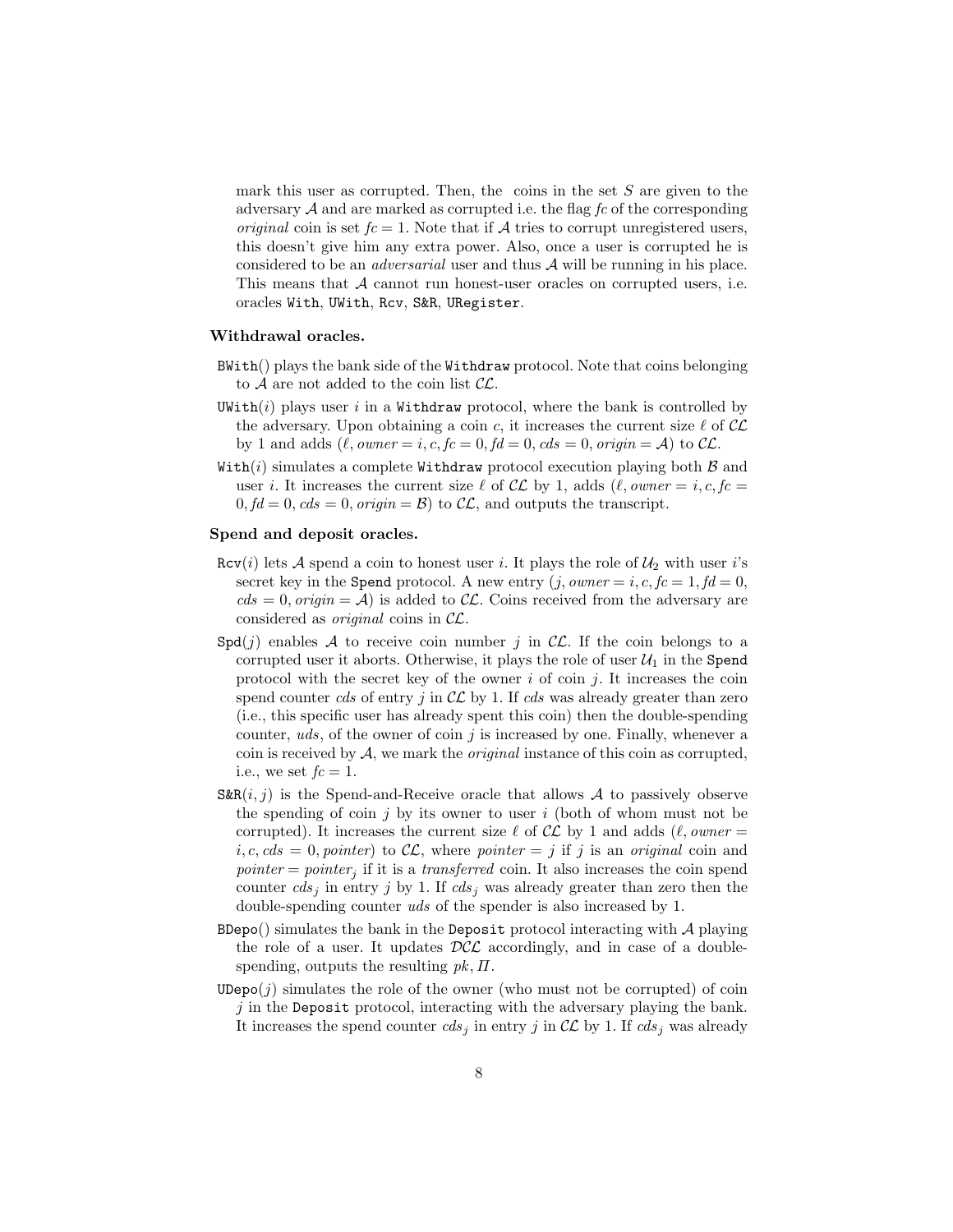greater than zero then the double-spending counter uds of the owner of coin j is increased by 1. It also marks  $fd = 1$  for the original coin.

 $Depo(j)$  simulates a Deposit of coin j between an honest bank and the owner of j (who must not be corrupted). It increases  $cds_j$  in entry j of  $\mathcal{CL}$  by 1. If  $cds_j$ was already greater than zero then  $uds$  of the owner of coin j is increased by one. It also marks  $fd = 1$  in the original coin and adds the coin to  $DCL$ , and in case of a double-spending, outputs the resulting  $pk$ ,  $\Pi$ .

Let  $size(c)$  be a function that outputs the size of a coin. A withdrawn coin has size 1 and after a transfer the size increases by 1. We say that coins  $c_1$  and  $c_2$  are compatible, (denoted comp $(c_1, c_2) = 1$ ), if  $size(c_1) = size(c_2)$ . We need this property, since transferred coins necessarily grow in size [CP92] and thus an adversary may break anonymity by distinguishing coins of different sizes.

## 2.1 Security Properties

We define the security properties of transferable e-cash by refining previous definitions by  $[CG08]$  and  $[BCF<sup>+</sup>11]$ . In the beginning of security games with an honest bank the challenger typically runs  $par \leftarrow \texttt{ParamGen}(1^{\lambda})$  and  $(s k_{\mathcal{B}}, p k_{\mathcal{B}}) \leftarrow$ BKeyGen(), which we merge into one algorithm AllGen.

Unforgeability. This notion protects the bank in that an adversary should not be able to spend more coins than the number of coins he withdrew. In  $[BCF^+11]$ an adversary can interact with honest users and wins the unforgeability game if he withdrew fewer coins than he successfully deposited.

We simplify the definition noticing that it is not necessary for the adversary to create or corrupt *honest* users (or instruct them to withdraw, spend, receive and deposit), since the adversary could simulate these users itself. An unforgeability definition without honest user oracles thus implies the definition with these oracles given in  $[BCF^+11]$ . This also captures the scenario of coin theft in which the adversary steals coins of honest users, as he also has access to these coins in the simulation. Note here that we can only require that the adversary be caught if he spends more coins than he withdrew, and if those coins are deposited. Without drastically changing the approach of offline ecash, it seems impossible to catch a double-spending until the coins are finally deposited.

To define unforgeability we consider the following experiment:

Experiment  $\mathbf{Expt}_{\mathcal{A}}^{\text{unforg}}(\lambda);$  $(\text{par}, \text{sk}_{\mathcal{B}}, \text{pk}_{\mathcal{B}}) \leftarrow \texttt{AllGen}(1^{\lambda});$  $\mathcal{A}^{\texttt{BRegister},\texttt{BWith},\texttt{BDepo}}(par, pk_{\mathcal{B}});$ Let  $q_W$ ,  $q_D$  be the number of successful calls to BWith, BDepo respectively; If  $q_W < q_D$  then return 1; Return ⊥.

Definition 1 (Unforgeability). A transferable e-cash system is unforgeable if for any probabilistic polynomial-time (PPT) adversary  $\mathcal{A}$ , we have  $\mathbf{Adv}_{\mathcal{A}}^{\text{unforg}}(\lambda)$ , defined as  $Pr[\mathbf{Expt}_{\mathcal{A}}^{\text{unforg}}(\lambda) = 1]$ , is negligible in  $\lambda$ .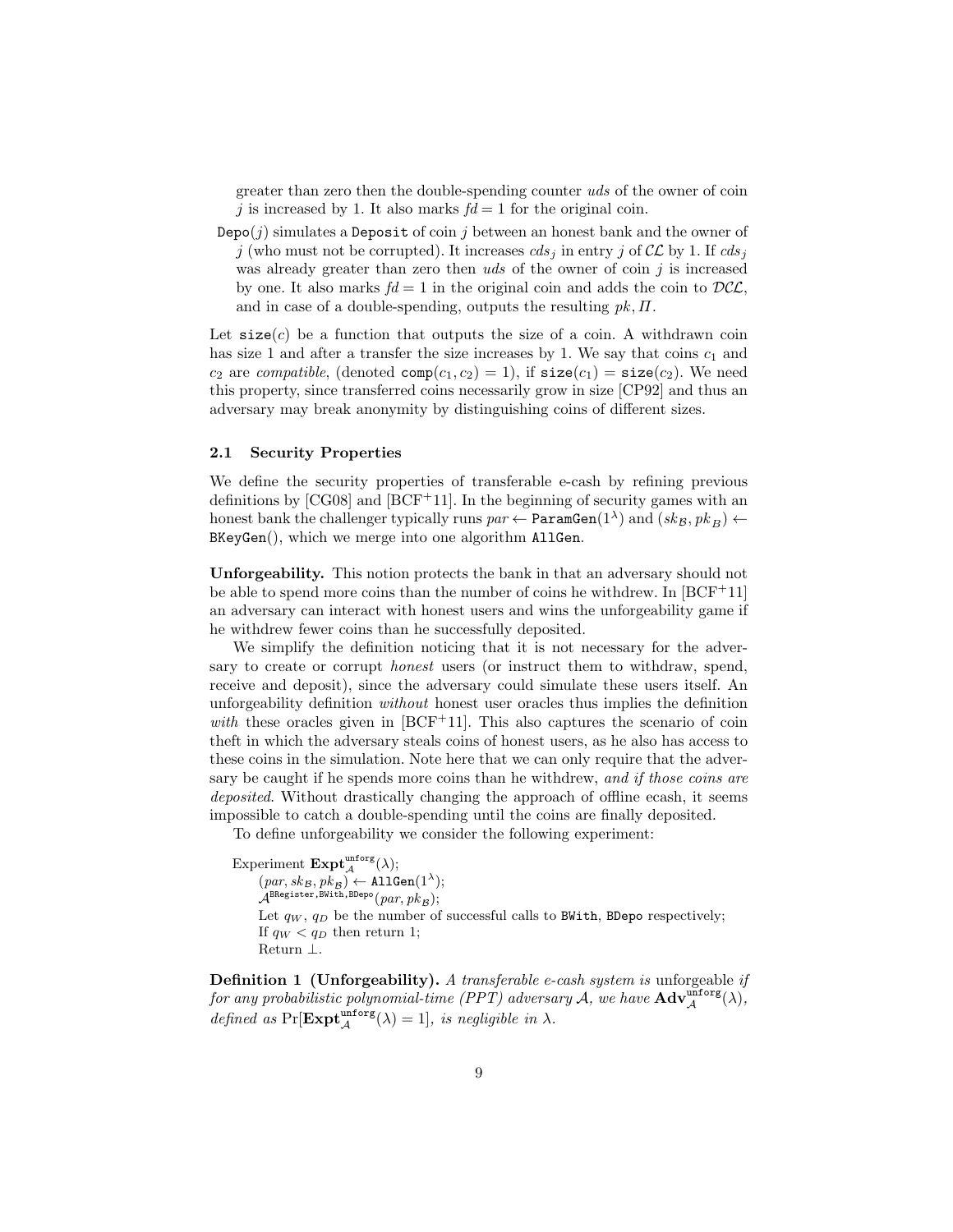Identification of double-spenders. No collection of users should be able to spend a coin twice (double-spend) without revealing one of their identities along with a valid proof of guilt. Consider the following experiment where, analogously to the unforgeability definition, we do not give the adversary access to honest user oracles since he can simulate them himself.

Experiment  $\mathbf{Expt}_{\mathcal{A}}^{\text{ident}}(\lambda)$  $(\textit{par}, \textit{sk}_\mathcal{B}, \textit{pk}_\mathcal{B}) \leftarrow \texttt{AllGen}(1^\lambda);$  $\mathcal{A}^{\texttt{BRegister},\texttt{BWith},\texttt{BDepo}}(par, pk_{\mathcal{B}});$ Let  $(pk_{i*}, \Pi_G)$  be the output of the last call to BDepo to find a doublespending; Return 1 if any of the following hold:  $-$  VerifyGuilt $(pk_{i*}, \Pi_G) = 0;$  $- pk_{i*} \not\in \mathcal{UL};$ Return ⊥.

Definition 2 (Double-spender identification). A transferable e-cash system is secure against double-spending if for any PPT adversary A we have that  $\mathbf{Adv}_{\mathcal{A}}^{\mathbf{ident}}(\lambda) := \Pr[\mathbf{Expt}_{\mathcal{A}}^{\mathbf{ident}}(\lambda) = 1]$  is negligible in  $\lambda$ .

Exculpability. Exculpability ensures that the bank, even when colluding with malicious users, cannot wrongly accuse honest users of double-spending. Specifically, it guarantees that an adversarial bank cannot output a double-spending proof  $\Pi^*$  that verifies for an honest user's public key if that user never doublespent. Our definition follows the one from  $[BCF^+11]$ , but we allow the adversary to generate the bank keys himself, thus truly modeling a malicious bank. The adversary must output the index of the user accused of double-spending and a corresponding proof. The game is formalized as follows.

Experiment  $\mathbf{Expt}_{\mathcal{A}}^{\text{excul}}(\lambda)$  $par \leftarrow \texttt{ParamGen}(1^{\lambda});$  $(pk_B) \leftarrow \mathcal{A}(par);$  $(i^*, \overline{H}^*) \leftarrow \mathcal{A}^{\mathtt{Create}, \mathtt{URegister}, \mathtt{Corrupt}, \mathtt{UWith}, \mathtt{Rcv}, \mathtt{Spd}, \mathtt{S\&R}, \mathtt{UDepo}};$ If  $\text{VerifyGuilt}(pk_{i^*}, \Pi^*) = 1$  and  $sk_{i^*} \neq \bot$  and  $uds_{i^*} = 0$  then return 1; Return ⊥.

**Definition 3 (Exculpability).** A transferable e-cash system is exculpable if for any stateful PPT adversary  $\mathcal{A}$ , we have that  $\mathbf{Adv}_{\mathcal{A}}^{\mathsf{excul}}(\lambda) := \Pr[\mathbf{Expt}_{\mathcal{A}}^{\mathsf{excul}}(\lambda) =$ 1] is negligible in  $\lambda$ .

In the full version [BCFK15] we also discuss a stronger version of exculpability that guarantees that a user cannot be accused of double-spending more coins than he did.

## 2.2 Anonymity Properties

We first consider the three anonymity notions given in  $[CG08, BCF<sup>+</sup>11]$ :

Observe-then-Receive Full Anonymity (OtR-FA). The adversary, controlling the bank, cannot link a coin he receives as an adversarial user or as the bank to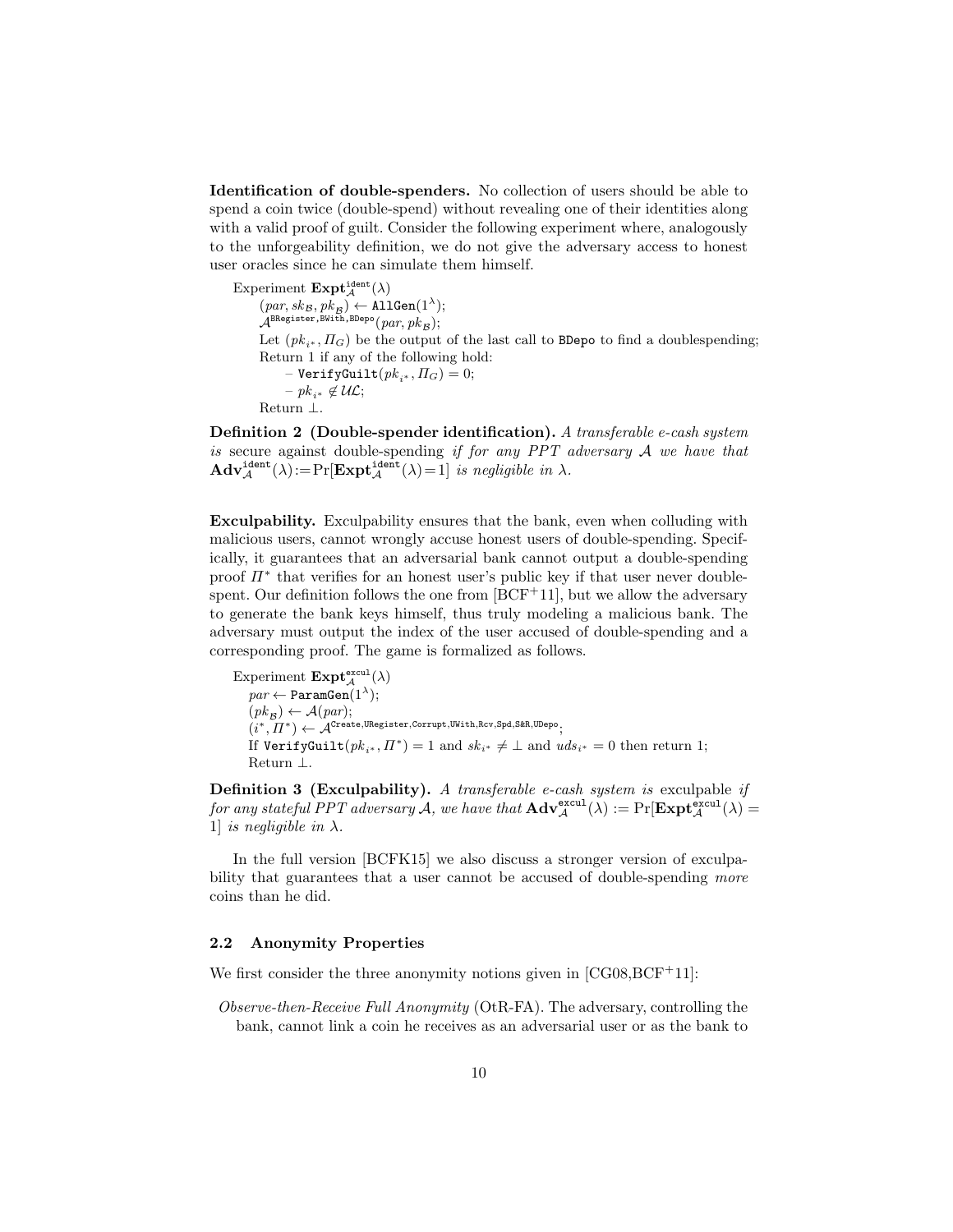a previously (passively) observed transfer between honest users. This covers both the case where the adversary receives a coin as a user during a transfer and the case where he receives a coin as the bank during deposit.

- Spend-then-Observe Full Anonymity (StO-FA). The adversary, controlling the bank, cannot link a (passively) observed coin transferred between two honest users to a coin he has already owned as a "legitimate" user.
- Spend-then-Receive Full Anonymity (StR-FA). When the bank is honest, the adversary cannot recognize a coin he previously owned when he receives it again.

These three notions are incomparable as proved in [CG08]. The games formalizing these notions are fairly similar to those in  $[BCF^+11]$ . A difference is that we define *coin* indistinguishability, which implies the *user* indistinguishability properties considered in [BCF+11]. We also allow  $A$  to pick the secret keys himself, in particular that of the adversarial bank (in contrast to  $[CG08, BCF+11]$ , where the bank's keys are created by experiment). We begin by defining the appropriate experiment for each notion.

In the OtR game the adversary outputs two indices of coins owned by honest users and receives one of them, either as a Spend (by setting  $v = 0$ ) or as a **Deposit** (setting  $v = 1$ ). The adversary must not receive the coin a second time (he could otherwise distinguish them as he controls the bank), which the game ensures by resetting the flags  $fc, fd$  to 0 and checking that they remain that way.

Experiment  $\mathbf{Expt}_{\mathcal{A},b}^{\mathtt{Other-fa}}(\lambda)$  $par \leftarrow \texttt{ParamGen}(1^{\lambda}); \, pk_\mathcal{B} \leftarrow \mathcal{A}(par);$  $(j_0, j_1, v) \leftarrow \mathcal{A}^{\mathtt{Create}, \mathtt{URegister}, \mathtt{Corrupt}, \mathtt{UWith}, \mathtt{Rev}, \mathtt{Spd}, \mathtt{S\&R}, \mathtt{UDepo}};$ If comp $(j_0, j_1) \neq 1$  or  $fc_{j_0} = 1$  or  $fc_{j_1} = 1$  or  $fd_{j_0} = 1$  or  $fd_{j_1} = 1$ then return  $\perp$ ; If  $v = 0$  then simulate  $Spd(j_b)$  to A; Else if  $v = 1$  then simulate UDepo( $i<sub>b</sub>$ ); Else return ⊥; Reset the flags to  $fd_{j_0} = 0$ ,  $fd_{j_1} = 0$ ,  $fc_{j_0} = 0$ ,  $fc_{j_1} = 0$ ;  $b^* \leftarrow \mathcal{A}^{\mathtt{Create}, \mathtt{URegister}, \mathtt{Corrupt}, \mathtt{With}, \mathtt{Rev}, \mathtt{Spd}, \mathtt{S} \mathtt{\'ek}, \mathtt{UDepo}};$ If  $fd_{j_0} = 1$  or  $fd_{j_1} = 1$  or  $fc_{j_0} = 1$  or  $fc_{j_1} = 1$  then abort; Return  $b^*$ .

For the StO game we use a modified Spend&Receive oracle S&R<sup>∗</sup> : for the coin c being transferred, it creates a new entry in  $\mathcal{CL}$  in the form of an *original* coin whose origin is marked to be *Challenger* while *owner* = *i*,  $fd = 0$ , and  $fc = 0$ . If the adversary tries to corrupt, receive or deposit this coin (or a transferred coin whose "original coin" in  $\mathcal{CL}$  is this coin) then we abort.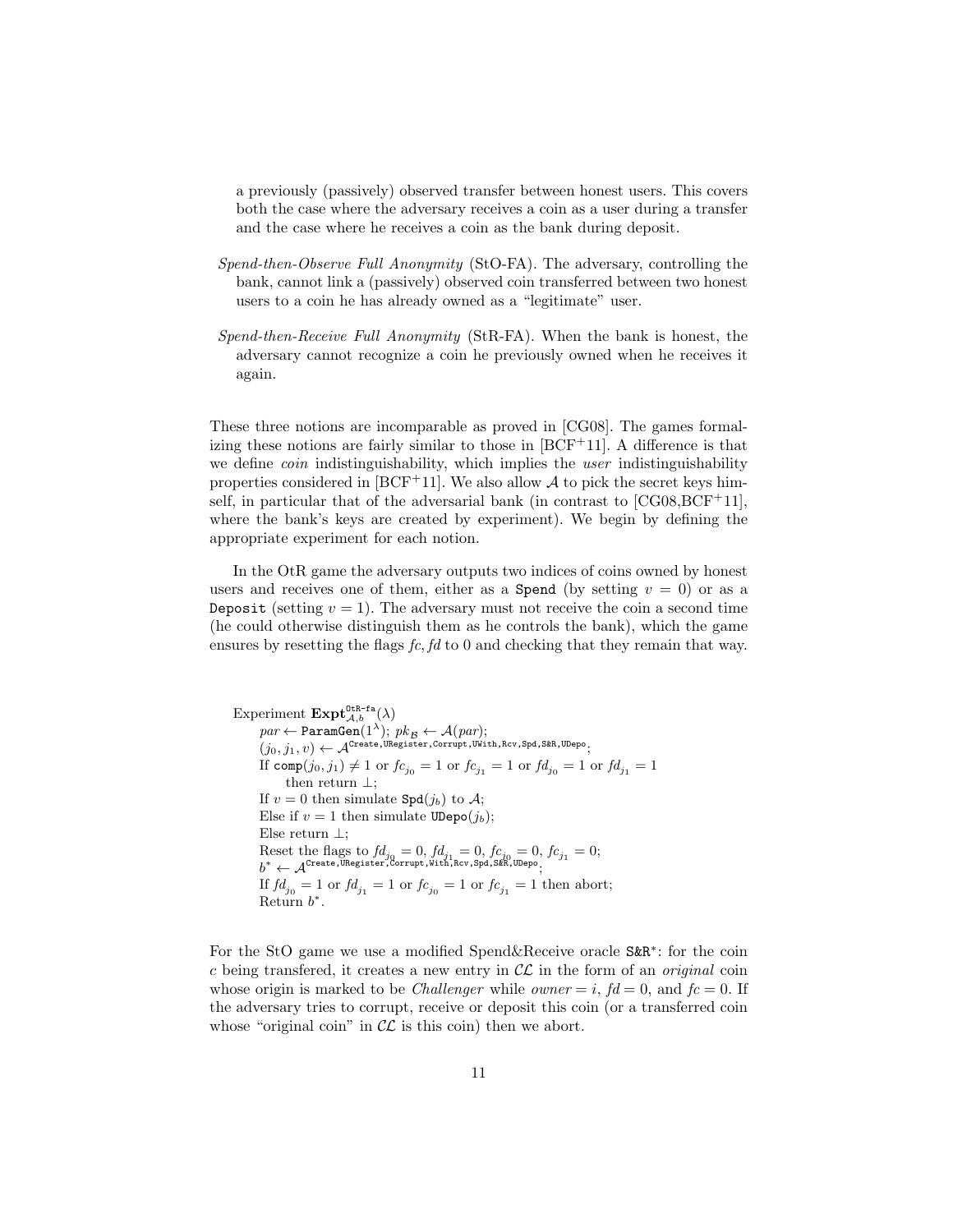Experiment  $\mathbf{Expt}_{\mathcal{A},b}^{\mathsf{St0-fa}}(\lambda)$ 

 $par \leftarrow \texttt{ParamGen}(1^{\lambda}); \; pk_\mathcal{B} \leftarrow \mathcal{A}(par);$  $(j_0, j_1, i) \leftarrow \mathcal{A}^{\mathtt{Create}, \mathtt{URegister}, \mathtt{Corrupt}, \mathtt{UWith}, \mathtt{Rev}, \mathtt{Spd}, \mathtt{S\&R}, \mathtt{UDepo}};$ For  $\beta = 0, 1$ , let  $u_{\beta}$  be index of the owner of coin j<sub>β</sub> (i.e., *owner*<sub>j<sub>β</sub> = u<sub>β</sub>);</sub> If  $\textsf{comp}(j_0,j_1) \neq 1$  or  $sk_{U_{j_0}} = \bot$  or  $sk_{U_{j_1}} = \bot$  or  $sk_i = \bot$  then return  $\bot$ ; Run *out* ← S&R<sup>\*</sup> $(j_b, i)$ ;  $b^* \leftarrow \mathcal{A}^{\texttt{Create}, \texttt{URegister}, \texttt{Corrupt}, \texttt{UWith}, \texttt{Rev}, \texttt{Spd}, \texttt{S\&R}, \texttt{UDepo}} (\textit{out});$ If the coin with origin *Challenger* has  $fd = 1$  or  $fc = 1$  then abort; Return  $b^*$ .

In the StR game we assume that the bank is honest, or at least that A does not know the deposit key  $sk_{\mathcal{D}}$ . The adversary picks two coins of the same size, with indices  $j_0, j_1$ , whose owners are uncorrupted. We then transfer the coin  $j_b$  to A for a randomly selected bit  $b$  and his goal is to guess  $b$ . When he runs again, we have to make sure that no one deposits  $j_0$  or  $j_1$ ; otherwise he could trivially win by depositing his coin and checking whether a double-spending occurred. We therefore use two modified oracles BDepo' and Depo', which check whether the deposited coin collides with coin  $j_0$  or  $j_1$ . If it does, we deposit  $j_0, j_1$  and his coin and return cumulative results so that the results will be independent of b.

 $\texttt{BDepo}'(j)$ ,  $\texttt{Depo}'(j)$  run the CheckCoin subroutine of Deposit as prescribed by BDepo(j) and Depo(j) respectively. If OK, initialize  $\mathcal{DCL}' = \emptyset$  and simulate Deposit for coins  $j_0$ ,  $j_1$  and then CheckDS for the coin A deposits in both cases using  $DCL'$  instead.

If double-spending is detected then simulate Deposit for the coins  $j_0, j_1$  and CheckDS, DetectDS for  $A$ 's coin; each time reverting to the original  $DCL$ . Only then add the three coins to  $DCL$ . Return the set of public keys returned DetectDS for all three coins, together with one proof  $\Pi$  for each key. If there are multiple proofs, use the one from  $A$ 's coin.

Else run CheckDS, DetectDS with  $DCL$  for A's coin, add the coin to  $DCL$ , and return the result of DetectDS if there was a double-spending.

Experiment  $\operatorname{Expt}^{\texttt{StR-fa}}_{\mathcal{A},b}(\lambda)$ 

 $(\textit{par}, \textit{sk}_{\mathcal{B}} = (\textit{sk}_{\mathcal{W}}, \textit{sk}_{\mathcal{D}}), \textit{pk}_{\mathcal{B}}) \leftarrow \texttt{AllGen}(1^{\lambda});$  $(j_0, j_1) \leftarrow \mathcal{A}^{\mathtt{Create}, \mathtt{URegister}, \mathtt{Corrupt}, \mathtt{UWith}, \mathtt{Rev}, \mathtt{Spd}, \mathtt{S\&R}, \mathtt{BDepo}, \mathtt{Depo}}(par, sk_\mathcal{W}, \mathit{pk}_\mathcal{B});$ For  $\beta = 0, 1$ , let  $u_{\beta}$  be index of the owner of coin j<sub>β</sub> (i.e., *owner*<sub>j<sub>β</sub> = u<sub>β</sub>);</sub> If comp $(j_0, j_1) \neq 1$  or  $sk_{u_0} = \perp$  or  $sk_{u_1} = \perp$  then return  $\perp$ ; Simulate  $Spd(j_b)$  to  $A$ ;  $b^* \leftarrow \mathcal{A}^{\texttt{Create}, \texttt{URegister}, \texttt{Corrupt}, \texttt{UWith}, \texttt{Rev}, \texttt{Spd}, \texttt{S\&R}, \texttt{BDepo}', \texttt{Depo}', \texttt{},$ Return  $b^*$ .

In addition to these three notions, we introduce a new, strong, user-indistinguishability notion of anonymity that we call Spend-then-Receive<sup>\*</sup>: although the adversary, when controlling the bank, can tell whenever he receives a coin he owned before, he should not be able to learn anything about the identities of the users that owned the coin in between. We define this as an indistinguishability game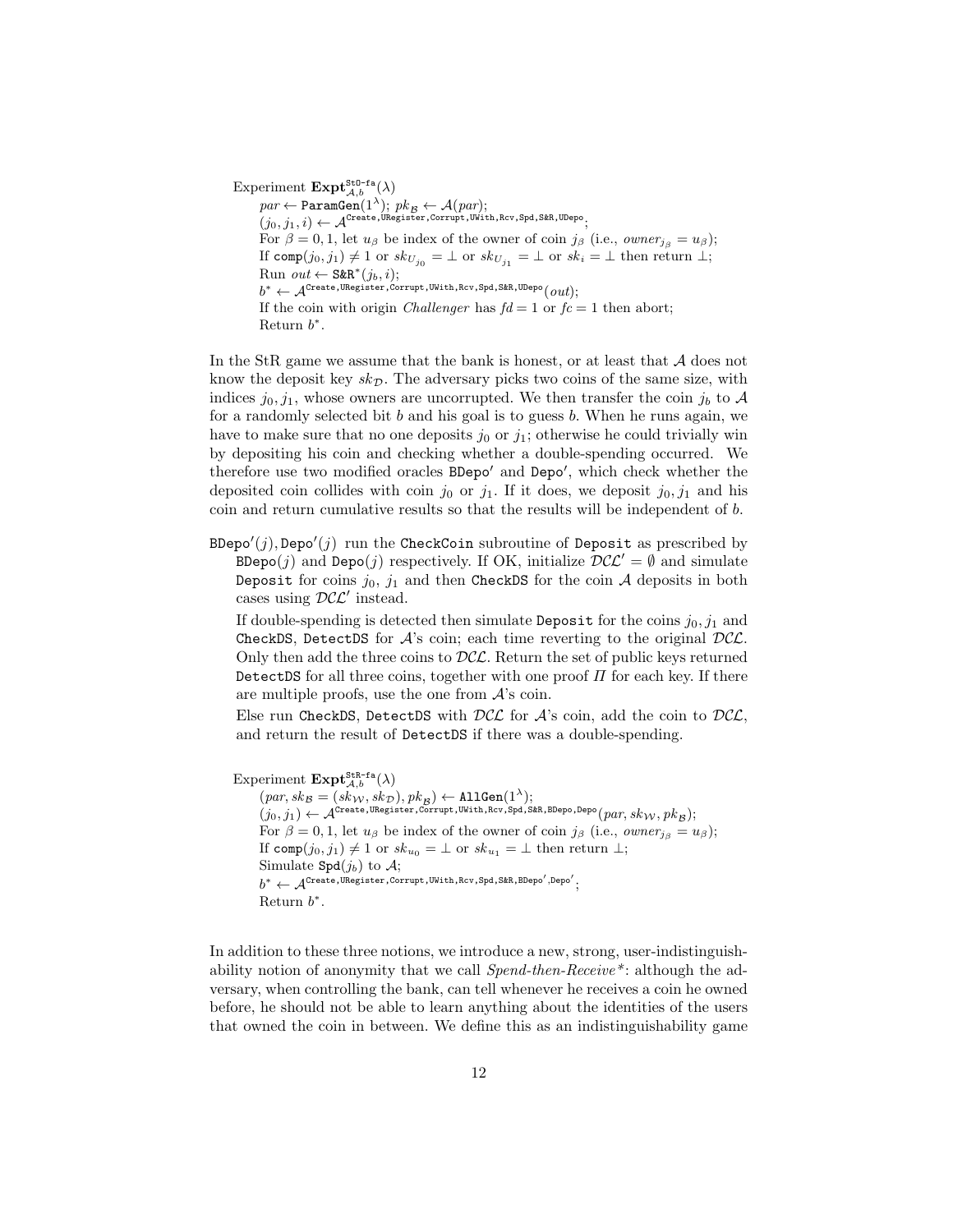in which the adversary picks a pair of users, to one of whom (according to bit b) the coins are transferred. The goal is to guess this bit  $b$ <sup>9</sup>

Experiment  $\mathrm{Expt}_{\mathcal{A},b}^{\mathrm{StR}*-\mathrm{fa}}(\lambda)$  $par \leftarrow \texttt{ParamGen}(1^{\lambda}); \ \ pk_{\mathcal{B}} \leftarrow \mathcal{A}(par);$  $(i_0, i_1, 1^k) \leftarrow \mathcal{A}^{\texttt{Create, URegister, Corrupt, UWith, Rev, Spd, S\&R, UDepo}};$ If  $sk_{i_0} = \perp$  or  $sk_{i_1} = \perp$  then return  $\perp$ ; Run Rcv $(i_b)$  with A; Let  $c_1$  be the received coin and let  $j_1$  be its index in  $\mathcal{CL}$ ; Repeat the following two steps for  $\alpha = 1, \ldots, k - 1$ :  $(i_0, i_1) \leftarrow A$ ; If  $sk_{i_0} = \perp$  or  $sk_{i_1} = \perp$  then return  $\perp$ ; Run S&R $(i_b, j_\alpha);$ Let  $c_{\alpha+1}$  be the received coin and let  $j_{\alpha+1}$  be its index in  $\mathcal{CL}$ ; Run Spd $(j_k)$  with A;  $b^* \leftarrow \mathcal{A}^{\texttt{Create}, \texttt{URegister}, \texttt{Corrupt}, \texttt{UWith}, \texttt{Rcv}, \texttt{Spd}, \texttt{S&R}, \texttt{UDepo}};$ If for any of the coins  $c_1, \ldots, c_k$  we have  $cds > 1$  then output  $\perp$ ; If any of the owners of  $c_1, \ldots, c_k$  is corrupted then output  $\perp$ ; Return  $b^*$ .

Definition 4. (Anonymity) A transferable e-cash scheme is fully anonymous if for any stateful PPT adversary A we have that

$$
\mathbf{Adv}_{\mathcal{A}}^{\mathsf{StR}*\text{-fa}}(\lambda):=\Pr[(\mathbf{Expt}_{\mathcal{A},1}^{\mathsf{StR}*\text{-fa}}(\lambda)=1]-\Pr[(\mathbf{Expt}_{\mathcal{A},0}^{\mathsf{StR}*\text{-fa}}(\lambda)=1]
$$

is negligible in  $\lambda$  (and analogously for  $\text{Expt}_{\mathcal{A},b}^{\text{Oth-Ra}}$ ,  $\text{Expt}_{\mathcal{A},b}^{\text{St0-fa}}$ , and  $\text{Expt}_{\mathcal{A},b}^{\text{StR-fa}}$ ).

## 3 Double-Spending Detection

In our construction every coin in the system contains a serial number  $SN =$  $\|S\|_k \dots \|S\|_k$  where  $\|S\|_1$  was generated by the user who withdrew the coin,  $\|S\|_2$ was generated by the second user who received the coin and so on. Moreover, a coin contains a set of double-spending tags  $DS = DS_1 || \dots ||DS_{k-1}$  which allows the bank to identify the user that double-spent whenever a coin is deposited twice. (To satisfy Spend-then-Receive anonymity, these values will be encrypted so that only the bank can see them.)

We first describe the properties of serial numbers and double-spending tags needed for our transferable e-cash construction. We then give concrete instantiations in Section 3.2.

 $9$  Note that it is important that the game below allows for many different values of  $k$ , as it is not clear how security for an experiment where  $k = 1$  would imply security for higher values of k. To see this, consider the case where the adversary selects  $k = 2$ , and then plays a game where he either gives a coin to  $\mathcal{U}_1$ , who gives it to  $\mathcal{U}_2$ , who gives it back to A, or he gives a coin to  $\mathcal{U}_2$ , who gives it to  $\mathcal{U}_1$ , who gives it back to A (i.e. he chooses  $(i_0, i_1) = (\mathcal{U}_1, \mathcal{U}_2)$  the first time, and  $(i_0, i_1) = (\mathcal{U}_2, \mathcal{U}_1)$  the second time). Now, it is not at all clear how to reduce this game to a game where  $k = 1$ , because any natural hybrid reduction would require the reduction to have control of either  $\mathcal{U}_1$  or  $\mathcal{U}_2$ .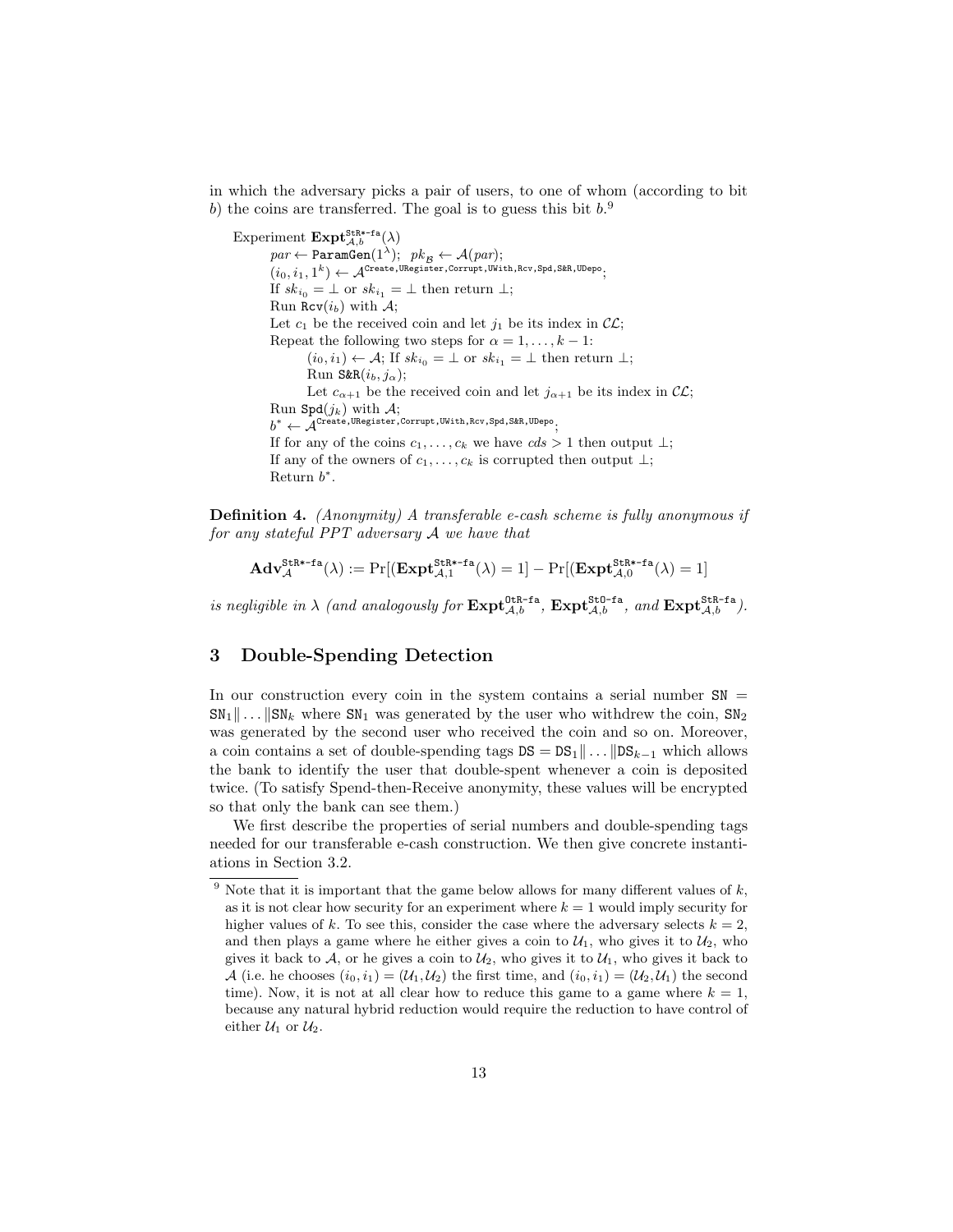#### 3.1 Properties of Serial Numbers and Double-Spending Tags

As we will see in Section 3.2, for transferable e-cash it seems essential that the generation of  $SN_i$  uses both randomness chosen by the *i*-th receiver and the secret key of that user. We thus define a *serial-number function*,  $f_{\text{SN}}$ , which on input a random nonce and a secret key  $(n_i, sk_i)$  outputs the serial-number component  $SN_i$  of the coin. We require a form of collision-resistance, which guarantees that different  $(n_i, sk_i)$  generate different SN. Formally:

**Definition 5 (Serial number function).** A serial number function  $f_{\text{SN}}$  for parameters Gen<sub>SN</sub> takes as input parameters par<sub>SN</sub>  $\leftarrow$  Gen<sub>SN</sub>, a nonce and a secret  $key (n_i, sk_i)$ , and outputs a serial number  $\texttt{SN}_i$ . (We omit par<sub>SN</sub> when it is clear from context.) It is called collision-resistant if given par<sub>SN</sub>  $\leftarrow$  Gen<sub>SN</sub>, it is hard to find  $(sk_i, n_i) \neq (sk'_i, n'_i)$  such that  $f_{\text{SN}}(par_{SN}, n_i, sk_i) = f_{\text{SN}}(par_{SN}, n'_i, sk'_i)$ .

We also define a *double-spending tag function*,  $f_{\text{DS}}$ , that takes as input the nonce  $n_i$ , that the coin owner  $\mathcal{U}_i$  had picked when receiving the coin,  $\mathcal{U}_i$ 's secret key  $sk_i$ and  $SN_{i+1}$ , which was computed by the receiver of the coin. It might also take as input some additional user identifying information,  $ID_i$ . The output is a doublespending tag that reveals nothing about the owner,  $\mathcal{U}_i$ , unless she transfers the same coin to more than one user (i.e. double-spends). In that case, the bank can, given a database of public keys of all the users (and associated info ID for each one) identify the user that double-spent and produce a proof accusing her.

**Definition 6 (Double-spending tag).** A double-spending tag function  $f_{DS}$  for parameters  $Gen_{SN}$  and key-generation algorithm KeyGen takes as input par<sub>SN</sub> and  $(ID_i, n_i, sk_i, SN_{i+1})$  and outputs the double-spending tag  $DS_i$ .

- $f_{DS}$  is 2-show extractable if whenever we compute  $DS_i$  and  $DS'_i$  for the same  $(par_{SN}, ID_i, n_i, sk_i)$  but different  $SN_{i+1} \neq SN'_{i+1}$ , there exists an efficient function fiberation that on input  $DS_i$  and  $DS_i'$  and a list of identifiers  $\mathcal I$  such that  $(ID_i, pk_i) \in \mathcal{I}$  for a pk<sub>i</sub> corresponding to sk<sub>i</sub> (according to KeyGen), efficiently extracts  $(pk_i, \Pi)$  where  $\Pi$  is an accepting proof for  $pk_i$ .
- $f_{DS}$  is exculpable if, given a randomly generated public key pk<sub>i</sub> produced by KeyGen, and  $par_{SN} \leftarrow Gen_{SN}$ , it is hard to compute an accepting proof,  $\Pi$ , for  $pk_i$ . More formally, consider the following game:  $par_{SN} \leftarrow Gen_{SN}$ ;  $(pk_i, sk_i) \leftarrow \texttt{KeyGen}; \Pi \leftarrow \mathcal{A}(par_{SN}, pk_i).$  The adversary wins if  $\Pi$  is an accepting proof for  $pk_i$ . Exculpability means that any PPT adversary wins this game with at most negligible probability.

Finally, we want to be able to guarantee anonymity notions even against a malicious bank who gets to see the serial numbers and double-spending tags for deposited coins. Thus, we require that as long as the nonce  $n_i$  is fresh and random, these values reveal nothing about the other values, such as sk and ID, used to generate them.<sup>10</sup>

 $^{10}$  This means that  $f_\mathtt{SN}$  must be a commitment scheme. However the anonymity property we require here is stronger than commitment hiding in that indistinguishability is required to hold even given the additional double-spending value also computed using the same random string  $n_i$ .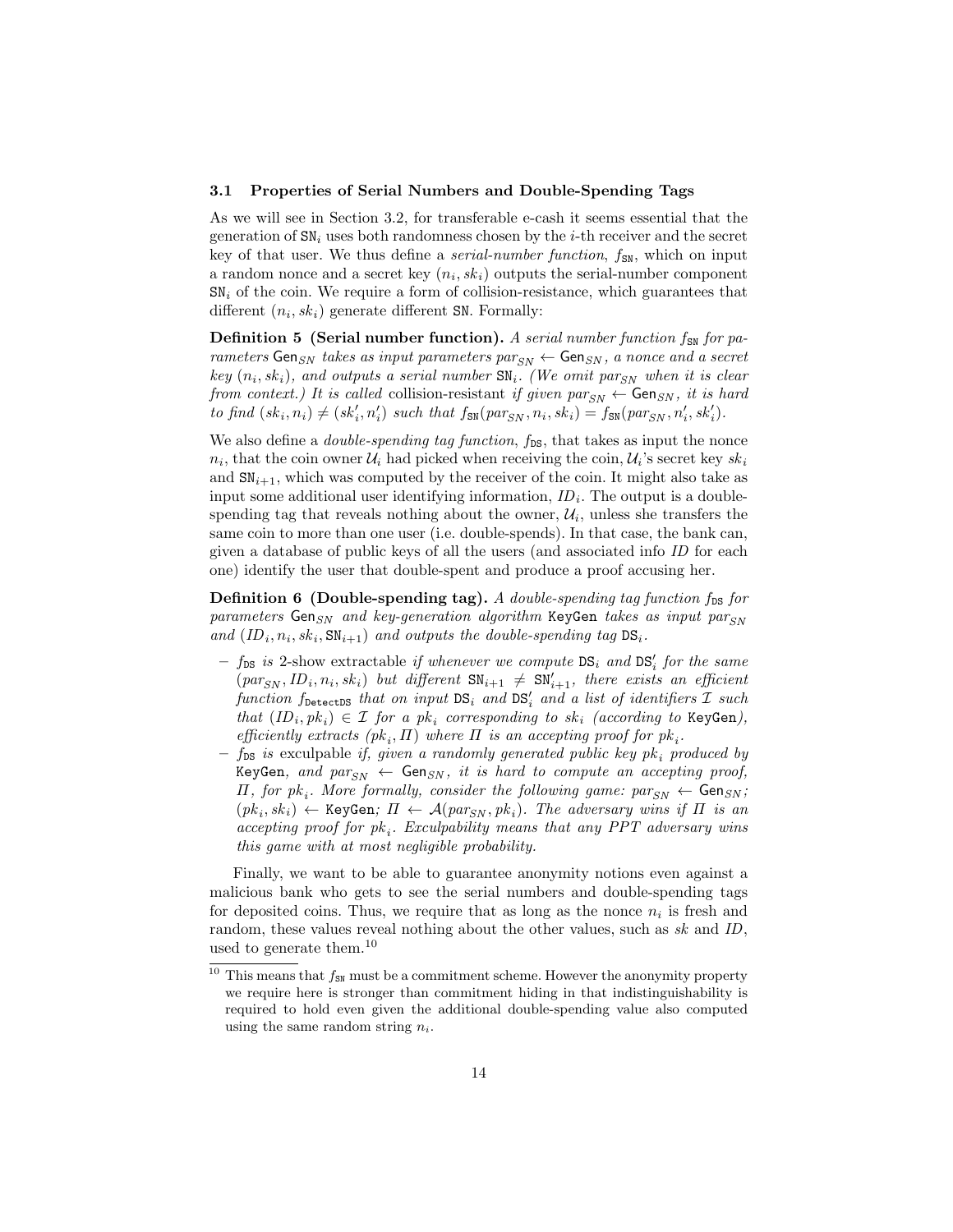Definition 7 (Anonymity of double-spending tags). A double-spending tag function  $f_{DS}$  and a serial number function  $f_{SN}$  are anonymous if for all  $ID_i, sk_i, SN_{i+1}, ID'_i, sk'_i, SN'_{i+1}$  the following holds: If  $par_{SN} \leftarrow$  Gen<sub>SN</sub> and  $n_i$  is chosen at random then  $\left( par_{SN}, f_{SN}(par_{SN}, n_i, sk_i), f_{DS}(par_{SN}, ID_i, n_i, sk_i, SN_{i+1}) \right)$ and  $\left( par_{SN}, f_{SN}(par_{SN}, n_i, sk'_i), f_{DS}(par_{SN}, ID'_i, n_i, sk'_i, SN'_{i+1}) \right)$  are computationally indistinguishable.

## 3.2 A Double-Spending Detection Mechanism

Here we propose a concrete instantiation for the functions  $f_{\text{SN}}$ ,  $f_{\text{DS}}$  used to generate the serial numbers and double-spending tags. To give some intuition, we first consider the natural translation of traditional (non-transferable) e-cash doublespending techniques [CFN88], and show why this is not sufficient in the transferable setting. Assume that  $\mathcal{U}_i$  transfers a coin to  $\mathcal{U}_{i+1}$  executing Spend. Let  $\text{SN}_{i+1} = n_{i+1}$  be the nonce that  $\mathcal{U}_{i+1}$  randomly picks and sends to  $\mathcal{U}_i$ . Then  $\mathcal{U}_i$ would compute the double-spending tag as  $DS_i = pk_i^{n_{i+1}} F(n_i)$ , where  $F(n_i)$  is hard to compute, except for the user that has chosen  $n_i$ .

Assume that  $\mathcal{U}_i$  double-spends the coin by transferring it to users  $\mathcal{U}_{i+1}$  and  $\mathcal{U}'_{i+1}$  and that both instances of the coin get eventually deposited at the bank. The bank receives two coins starting with  $SN<sub>1</sub>$ , so it looks for the first difference in the serial numbers SN and SN', which is  $SN_{i+1} \neq SN'_{i+1}$ , pointing to  $U_i$  as the double-spender. Using the tags  $DS_i$  and  $DS'_i$ , the bank can now compute  $pk_i = (DS_i (DS'_i)^{-1})^{1/(n_{i+1}-n'_{i+1})}$ . But what if a coin was double-spent and the receivers picked the same nonce  $n_{i+1}$ ? We consider two cases:

Case 1:  $U_i$  double-spends the coin to the same user  $U_{i+1}$  and in both transactions  $\mathcal{U}_{i+1}$  picks the same nonce  $n_{i+1}$ . When the coins are deposited the first difference occurs at position  $i+2$  and the bank will therefore accuse  $\mathcal{U}_{i+1}$  of double-spending. However, user  $\mathcal{U}_{i+1}$  can easily avoid being wrongly accused of double-spending by picking a fresh nonce each time he receives a coin.

Case 2:  $U_i$  transfers the same coin to different users with  $pk_{i+1}$  and  $pk'_{i+1}$  who pick the same nonce  $n_{i+1}$  when receiving the coin. As before, the bank's serial numbers will diverge at position  $i + 2$ . However, in this case computation of a public key will fail, as  $DS_{i+1}$  and  $DS'_{i+1}$  contain different public keys.

The second scenario could be exploited by a collusion of  $\mathcal{U}_i$ ,  $\mathcal{U}_{i+1}$  and  $\mathcal{U}'_{i+1}$  to commit a double-spending without being traceable for it. We therefore need to ensure that different users cannot produce the same  $SN_{i+1}$  when receiving a coin. We ensure this by making  $SN_{i+1}$  dependent on the user's secret key, as formalized in Definition 5. We could easily achieve this by using a collision-resistant hash function, but in e-cash schemes users must prove well-formedness of SN and DS. We therefore want to keep the algebraic structure of the above example in order to use efficient proof systems.

Our construction. The parameters  $par_{SN}$  describe an asymmetric pairing group  $(q, G_1, G_2, G_T, e)$  of prime order q and six random generators of  $G_1$ :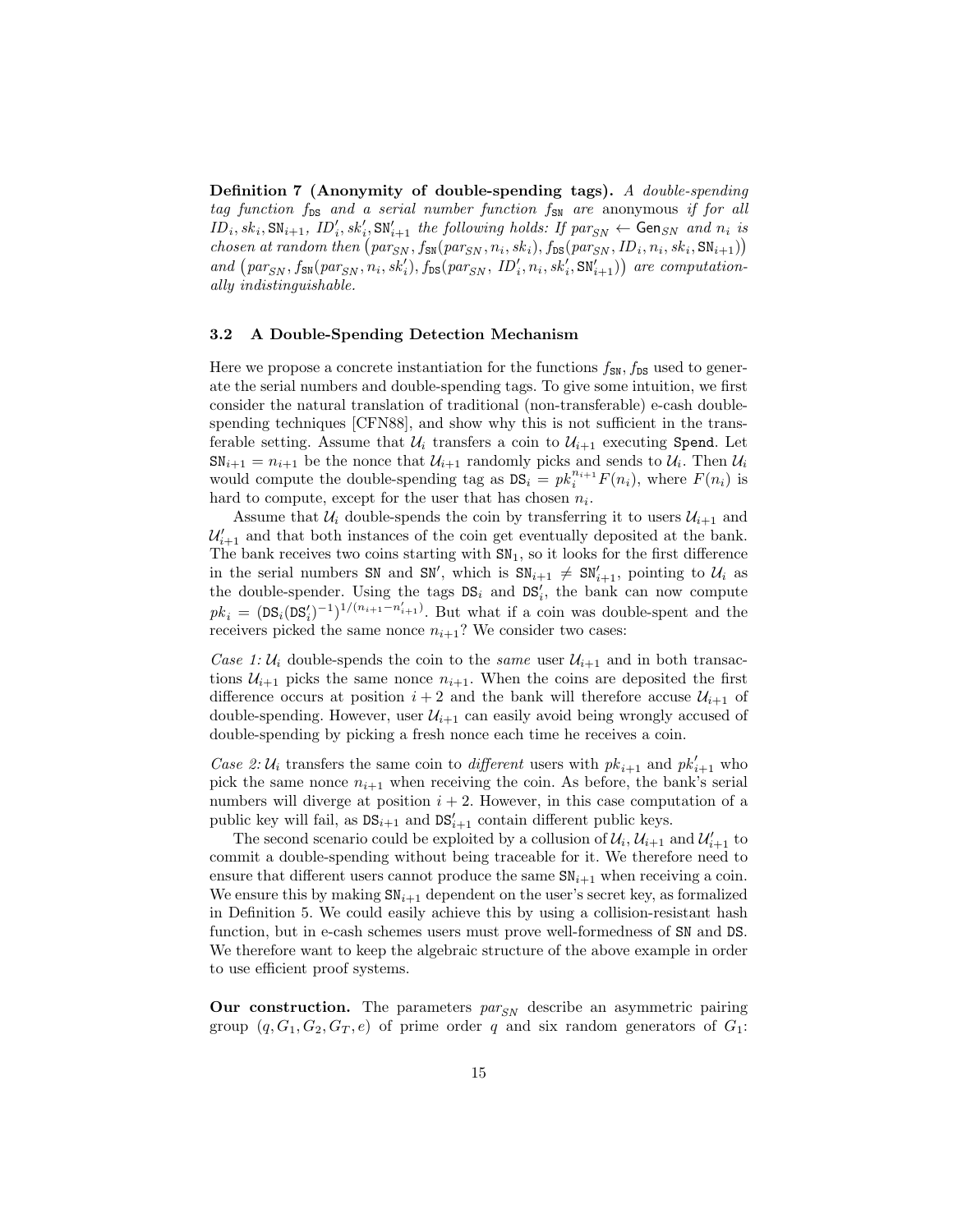$(g_1, g_2, h_1, h_2, \tilde{h}_1, \tilde{h}_2)$ . We assume that secret keys and the info ID are elements of  $\mathbb{Z}_q$ . User  $\mathcal{U}_{i+1}$  chooses the nonce  $n_{i+1}$  randomly from  $\mathbb{Z}_q$  and computes  $\text{SN}_{i+1}$ as

$$
f_{\rm SN}(n_{i+1}, sk_{i+1}) = \{ N_{i+1} = g_1^{n_{i+1}}, \ M_{i+1} = g_2^{sk_{i+1} \cdot n_{i+1}} \} .
$$

When  $\mathcal{U}_i$  receives  $\mathtt{SN}_{i+1} = (N_{i+1}, M_{i+1})$ , she forms the double-spending tags as:

$$
f_{\text{DS}}\big(ID_i, n_i, sk_i, (N_{i+1}, M_{i+1}) \big) = \begin{cases} A_i = N_{i+1}^{ID_i} h_1^{n_i}, B_i = M_{i+1}^{ID_i} h_2^{n_i} \\ \tilde{A}_i = N_{i+1}^{sk_i} \tilde{h}_1^{n_i}, \ \tilde{B}_i = M_{i+1}^{sk_i} \tilde{h}_2^{n_i} \end{cases}
$$

We show that this construction satisfies the properties defined in Section 3.1. First, the function  $f_{\text{SN}}$  function is *collision-resistant*: in order to have  $N_{i+1}$  =  $N'_{i+1}$  the adversary must pick  $n_{i+1} = n'_{i+1}$ , but then  $M_{i+1} = M'_{i+1}$  can only be achieved if  $sk_{i+1} = sk'_{i+1}$ .

Next we consider double-spending. The bank stores a database of pairs  $(pk, ID)$  for all registered users with pk and ID unique to each user. When a coin is deposited, the bank retrieves the serial number  $SN = SN_1 || \dots || SN_k$ . If a coin was deposited before with  $SN \neq SN'$  but  $SN_1 = SN'_1$ , the bank looks for the first pair such that  $SN_{i+1} = (N_{i+1}, M_{i+1}) \neq SN'_{i+1} = (N'_{i+1}, M'_{i+1})$  in order to detect where the double-spending happened. Depending on whether the Nvalues or the M-values are different, the bank checks for which  $ID \in DB_B$  the following holds:

$$
(A_i(A'_i)^{-1}) \stackrel{?}{=} (N_{i+1}(N'_{i+1})^{-1})^{ID}
$$
 or  $(B_i(B'_i)^{-1}) \stackrel{?}{=} (M_{i+1}(M'_{i+1})^{-1})^{ID}$ 

This is a relatively cheap operation that can be implemented efficiently. (In our e-cash construction in Section 4, ID will be the user's position in the registered user list.) In our scheme KeyGen outputs  $pk_i = \hat{g}^{sk_i}$  for a fixed generator  $\hat{g}$  of  $G_2$ . When the bank finds an ID that satisfies the equation above, it looks up in its database the associated public key and checks whether the following pairing is satisfied:

$$
e(\tilde{A}_i(\tilde{A}'_i)^{-1}, \hat{g}) = e(N_{i+1}(N'_{i+1})^{-1}, pk_i)
$$
\n(1)

or similar for  $\tilde{B}_i$ ,  $\tilde{B}'_i$ ,  $M_{i+1}$ ,  $M'_{i+1}$  in case  $N_{i+1} = N'_{i+1}$  (in which case we must have  $M_{i+1} \neq M'_{i+1}$ ). If these checks fail for all  $pk$ , ID in the database, the bank outputs  $(\perp, \perp)$ , but this should never happen. The function  $f_{\text{DetectDS}}$  on input  $DS_i, DS'_i, DB_B$  outputs pk and  $\Pi = (DS_i, DS'_i)$ . The verification for this proof just checks equation (1). Thus, our  $f_{DS}$  function is 2-show extractable.

It remains to be shown that our system  $(f_{\text{SN}}, f_{\text{DS}})$  is anonymous and exculpable. In the following lemma (whose proof is in the full version [BCFK15]) we show that both properties follow from SXDH:

**Lemma 1.** The above constructions of a double-spending tag function  $f_{DS}$  and a serial number function  $f_{SN}$  are anonymous as defined in Definition  $\gamma$  assuming that DDH holds in  $G_1$ . Moreover, the double-spending function is exculpable if DDH holds in  $G_2$ .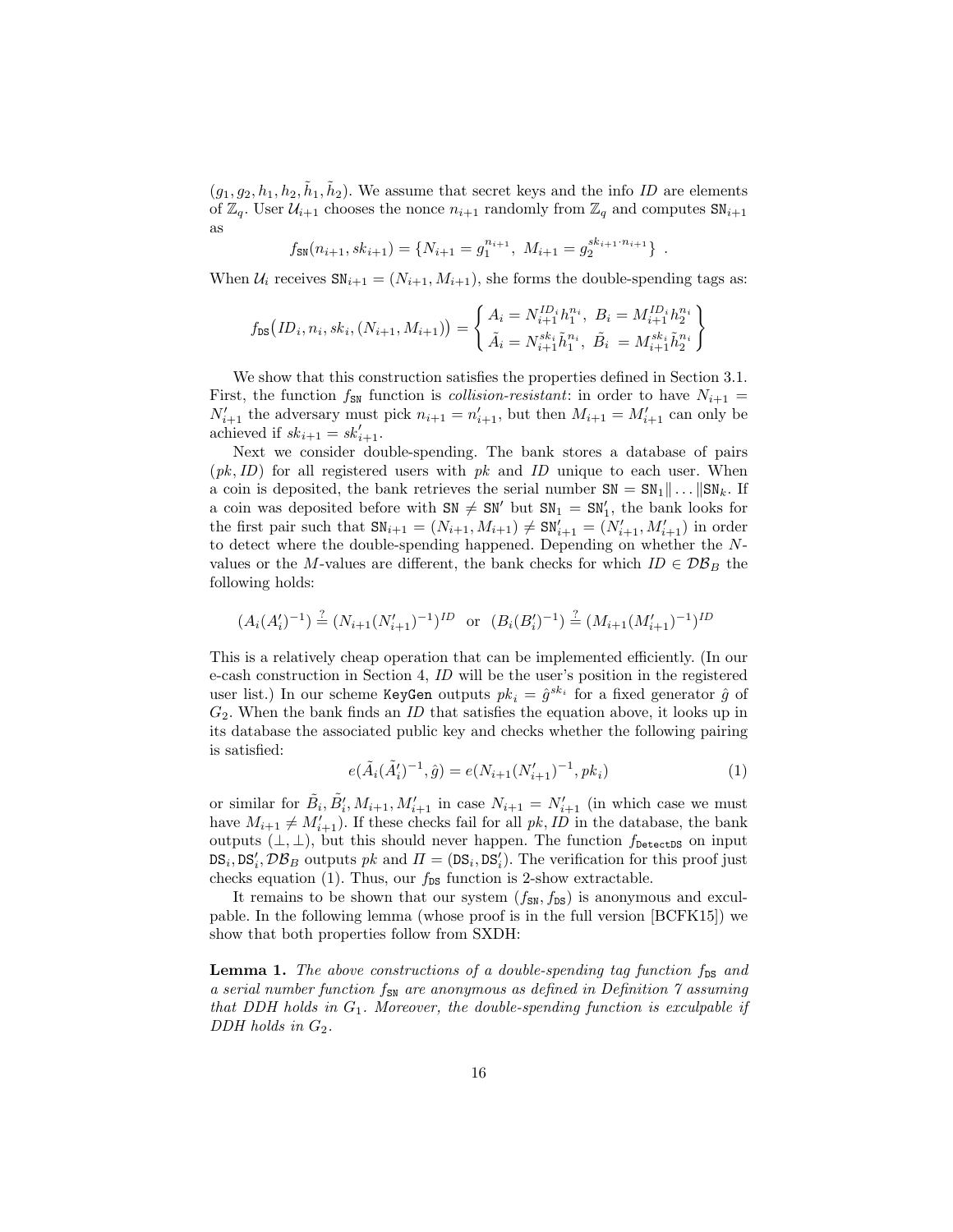Note that we could just use Equation (1) to detect double-spending (and discard the values  $A_i, B_i$  in  $f_{DS}$ ). This would however be less efficient, since the bank would have to compute one pairing for every database entry. On the other hand, if exculpability is not required, we could discard the values  $\tilde{A}_i$ ,  $\tilde{B}_i$  from  $f_{\text{DS}}$ .

## 4 Transferable E-Cash Based on Malleable Signatures

We now describe a generic construction of a transferable e-cash scheme using malleable signatures. Assume the existence of a malleable signature scheme (MSGen, MSKeyGen, MSign, MSVerify, MSigEval) with allowed transformation class  $\mathcal T$  (as defined below), a signature scheme (SignGen, SKeyGen, Sign, Verify), a randomizable public-key encryption scheme (EKeyGen, Enc, REnc, Dec), a commitment scheme (ComSetup, Com), a zero knowledge proof system  $\langle P, V \rangle$  and a hard<sup>11</sup> relation  $R_{pk}$ . We also assume the existence of the functions  $f_{\text{SN}}, f_{\text{DS}}, f_{\text{DetectDS}}$ for  $\mathsf{Gen}_{SN}$  as defined in Section 3.1.

The bank's withdrawal key consists of  $(vk_B^{(MS)}, sk_B^{(MS)}) \leftarrow \mathsf{MSKeyGen}(1^\lambda)$  and  $(vk_B^{(S)}, sk_B^{(S)}) \leftarrow \mathsf{SKeyGen}(1^{\lambda});$  the deposit key is  $(pk_{\mathcal{D}}, sk_{\mathcal{D}}) \leftarrow \mathsf{EKeyGen}(1^{\lambda}).$ Users have key pairs  $(pk_{\mathcal{U}}, sk_{\mathcal{U}}) \in R_{pk}$  and when registering they receive a certificate  $cert_{\mathcal{U}} = \mathsf{Sign}_{sk_B(S)}(pk_{\mathcal{U}}, I_{\mathcal{U}})$ , where  $I_{\mathcal{U}}$  is their joining order.

We recall the properties of malleable signatures, the central building block for our construction, and refer to the full version [BCFK15] for the definitions of commitment schemes and re-randomizable encryption.

## 4.1 Malleable Signatures

A malleable (or homomorphic) signature scheme [ABC+12,ALP12,CKLM14] allows anyone to compute a signature on a message  $m'$  from a signature on m as long as  $m$  and  $m'$  satisfy some predicate. Moreover, the resulting signature on  $m'$  reveals no extra information about the parent message  $m$ .

We adapt the definition by Chase et al. [CKLM14], who instead of a predicate consider a set of allowed transformations. A malleable signature scheme consists of the algorithms KeyGen, Sign, Verify and SigEval, of which the first three constitute a standard signature scheme. SigEval transforms multiple message/signature pairs into a new signed message: on input the verification key  $vk$ . messages  $\vec{m} = (m_1, \ldots, m_n)$ , signatures  $\vec{\sigma} = (\sigma_1, \ldots, \sigma_n)$ , and a transformation T on messages, it outputs a signature  $\sigma'$  on the message  $T(\vec{m})$ .

Definition 8 (Malleability). A signature scheme (KeyGen, Sign, Verify) is malleable with respect to a set of transformations  $\mathcal T$  if there exists an efficient algorithm SigEval that on input  $(wk, T, \vec{m}, \vec{\sigma})$ , where  $(wk, sk) \stackrel{\text{?}}{\leftarrow}$  KeyGen(1<sup> $\lambda$ </sup>), Verify $(vk, \sigma_i, m_i) = 1$  for all i, and  $T \in \mathcal{T}$ , outputs a signature  $\sigma'$  for the message  $m := T(\vec{m})$  such that Verify $(vk, \sigma', m) = 1$ .

<sup>&</sup>lt;sup>11</sup> Informally, a relation R is said to be hard if for  $(x, w) \in R$ , a PPT adversary A given x will output  $w_A$  s.t.  $(x, w_A) \in R$  with only negligible probability.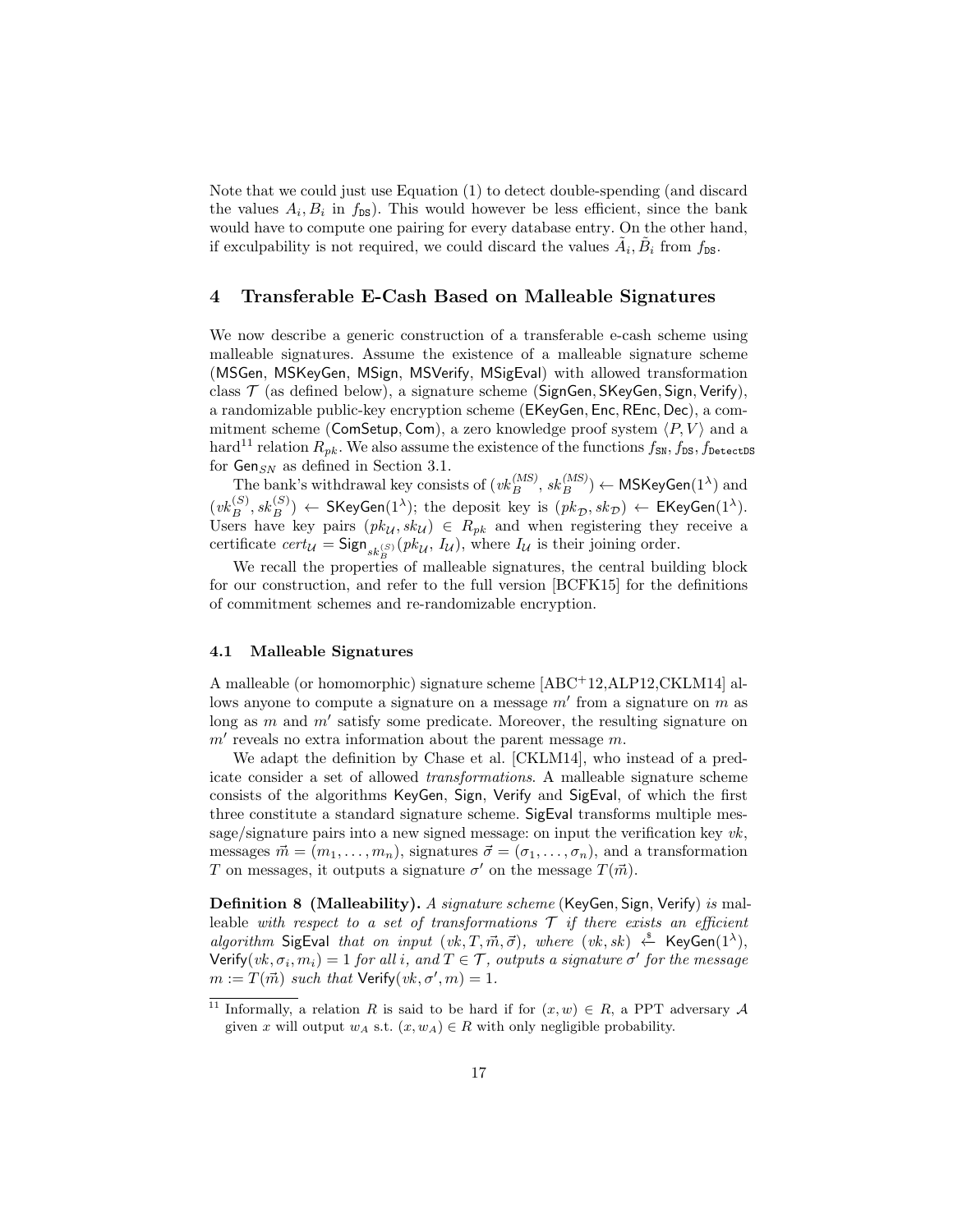In order to capture strong unforgeability and context-hiding notions, [CKLM14] provide simulation-based definitions for malleable signatures. Simulatability requires the existence of a simulator, which without knowing the secret key can simulate signatures that are indistinguishable from standard ones.<sup>12</sup> Moreover, a simulatable and malleable signature scheme is context-hiding if a transformed signature is indistinguishable from a simulated signature on the transformed message. A malleable signature scheme is unforgeable if an adversary can only derive signatures of messages that are allowed transformations of signed messages. In the full version [BCFK15] we present the corresponding formal definitions.

Chase et al. [CKLM14] describe a construction of malleable signatures based on controlled-malleable NIZKs [CKLM12] which they instantiate under the Decision Linear assumption [BBS04].

## 4.2 Allowed Transformations

In a malleable signature scheme we define a class of allowed transformations, and then unforgeability must guarantee that all valid signatures are generated either by the signer or by applying one of the allowed transformations to another valid signature. We will define two different types of transformations:  $\mathcal{T}_{CWith}$  is used when a user withdraws a coin from the bank, and  $\mathcal{T}_{CSpend}$  is used when a coin is transferred from one user to another.

Coin spend transformation. A coin that has been transferred  $i$  times (counting withdrawal as the first transfer) will have the following format:

$$
c = (par, (C_{\overline{\text{SN}_i}}, C_{\overline{\text{DS}_{i-1}}}), (n_i, R_{\text{SN}_i}), \sigma) ,
$$

where par denotes the parameters of the transferable e-cash scheme and  $C_{\overline{SN_i}} =$  $C_{\text{SN}_1} \parallel \cdots \parallel C_{\text{SN}_i}, C_{\overline{\text{DS}_{i-1}}} = C_{\text{DS}_1} \parallel \cdots \parallel C_{\text{DS}_{i-1}}, \text{ for } C_{\text{SN}_j} = \text{Enc}(\text{SN}_j) \text{ and }$  $C_{\text{DS}_j} = \text{Enc}(\text{DS}_j)$  respectively (all encryptions are w.r.t.  $pk_{\mathcal{D}}$ ). By  $\text{DS}_{i-1}$  we denote the double-spending tag that was computed by user  $\mathcal{U}_{i-1}$  when she transferred the coin to user  $\mathcal{U}_i$ ;  $n_i$  is a nonce picked by  $\mathcal{U}_i$  when he received the coin, and  $R_{\text{SN}_i}$  is the randomness used to compute the encryption of  $\text{SN}_i$ , i.e.,  $C_{\text{SN}_i}$  =  $Enc(SN_i; R_{SN_i})$ . Finally,  $\sigma$  is a malleable signature on  $(C_{\overline{SN_i}}, C_{\overline{DS_{i-1}}})$ .

Assume now that user  $\mathcal{U}_i$  wants to transfer the coin c to  $\mathcal{U}_{i+1}$ . First,  $\mathcal{U}_{i+1}$ picks a nonce  $n_{i+1}$  and sends  $\text{SN}_{i+1} = f_{\text{SN}}(n_{i+1}, sk_{i+1})$  to  $\mathcal{U}_i$ . Then,  $\mathcal{U}_i$  computes the new signature as (with  $T$  defined below):

$$
\sigma' = \text{MSigEval}(par, vk_B^{(MS)}, T, (C_{\overline{\text{SN}_i}}, C_{\overline{\text{DS}_{i-1}}}), \sigma) .
$$

The transferred coin that  $\mathcal{U}_{i+1}$  eventually obtains has the form:

$$
c' = (\mathit{par}, (C_{\overline{\mathtt{SN}_{i+1}}}, C_{\overline{\mathtt{DS}_i}}), (n_{i+1}, R_{\mathtt{SN}_{i+1}}), \sigma')\enspace .
$$

Note that the value  $n_{i+1}$  is only known to  $\mathcal{U}_{i+1}$  and he will have to use it when he wants to further transfer the coin, while the randomness  $R_{\text{SN}_{i+1}}$ , used to encrypt

 $12$  This requires a trusted setup; for details see the full version [BCFK15].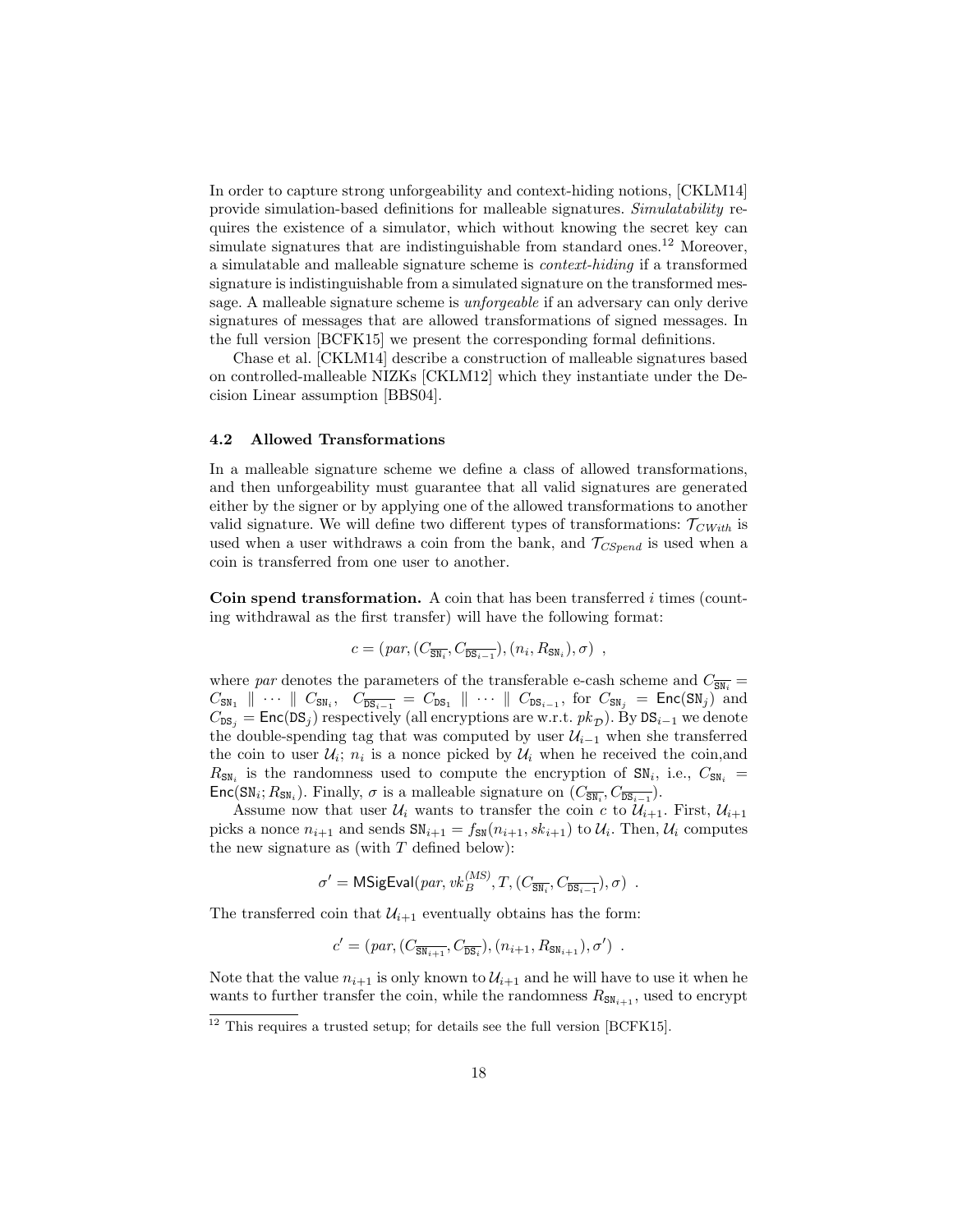$\text{SN}_{i+1}$ , was sent by  $\mathcal{U}_i$ . What is left is to define the transformation  $T \in \mathcal{T}_{CSpend}$ , which takes as input  $m = (C_{\overline{SN_i}}, C_{\overline{DS_{i-1}}})$  and outputs  $T(m) = (C_{\overline{SN_{i+1}}}, C_{\overline{DS_i}})$ .

A transformation of this type is described by the following values: (i.e. this is the information that one must "know" in order to apply the transformation)

$$
\langle T \rangle = \big( (sk_i, I_i, cert_i), (n_i, R_{\text{SN}_i}, R_{\text{SN}_{i+1}}, R_{\text{DS}_i}, R), \text{SN}_{i+1} \big) ,
$$

where R is a random string that will be used to randomize  $(C_{\overline{\text{SN}_i}}, C_{\overline{DS_{i-1}}})$  as part of the computation of the new signature. The output of  $T$ , as defined by these values, on input  $m = (C_{\overline{\text{SN}_i}}, C_{\overline{\text{DS}_{i-1}}} )$  is then computed as follows:

- 1. If  $SN_i \neq f_{SN}(n_i, sk_i)$  or  $Enc(SN_i; R_{SN_i}) \neq C_{SN_i}$  then output  $\perp$ .
- 2. The new part of the serial number is encoded using randomness  $R_{\text{SN}_{i+1}}$ :  $C_{\text{SN}_{i+1}} = \text{Enc}(\text{SN}_{i+1}; R_{\text{SN}_{i+1}}).$
- 3. The new part of the double-spending tag is first computed using  $f_{DS}$  and then encrypted:  $DS_i = f_{DS}(I_i, n_i, sk_i, SN_{i+1}); C_{DS_i} = Enc(DS_i; R_{DS_i}).$
- 4. These encryptions are appended to the re-randomizations of  $C_{\overline{\text{SN}_i}}$  and  $C_{\overline{\text{DS}_{i-1}}}$ :

$$
C_{\overline{\text{SN}_{i+1}}} = \text{REnc}(C_{\text{SN}_1}; R_1) \parallel \dots \parallel \text{REnc}(C_{\text{SN}_i}; R_i) \parallel C_{\text{SN}_{i+1}}
$$

$$
C_{\overline{\text{DS}_i}} = \text{REnc}(D_{\text{DS}_1}; R'_1) \parallel \dots \parallel \text{REnc}(C_{\text{DS}_{i-1}}; R'_{i-1}) \parallel C_{\text{DS}_i}
$$

where  $R_1, \ldots, R_i, R'_1, \ldots, R'_{i-1}$  are all parts of the randomness R included in the description of the transformation.

We define  $\mathcal{T}_{CSpend}$  as the set of all transformations of this form such that:

- 1. The certificate  $cert_i$  is valid (verifiable under the bank's verification key) and corresponds to the secret key  $sk_i$  and some additional info  $I_i$ .
- 2. The random values  $R_{\text{SN}_i}, R_{\text{SN}_{i+1}}, R_{\text{DS}_i}, R$  picked by  $\mathcal{U}_i$  belong to the correct randomness space as defined by the encryption scheme.

Coin withdrawal transformation. A coin that was just withdrawn has a different format from a coin that has already been transferred, as there is no need to include double-spending tags for either the bank or the user (we ensure that each coin withdrawn is a different coin). While a transfer between users requires that the user spending the coin apply a transformation (as described above), in a withdrawal the user receiving the coin will be the one to transform the signature. When a user  $\mathcal{U}_i$  withdraws a coin from the bank, she picks a nonce  $n_1$ , computes a commitment  $com = \textsf{Com}(n_1, sk_i; open)$  on  $n_1$ and her secret key and sends it to the bank. (For the user to remain anonymous it is important that the bank does not learn  $n_1$ .) The bank computes  $\sigma = \mathsf{MSign}(sk_B^{(MS)}, com)$  and sends it to the user. The latter computes  $\mathsf{SN}_{1} =$  $f_{\text{SN}}(n_1, sk_i)$ , chooses randomness  $R_{\text{SN}_1}$ , sets  $C_{\text{SN}_1} = \text{Enc}(\text{SN}_1; R_{\text{SN}_1})$  and computes a new signature  $\sigma' = \mathsf{MSigEval}(par, \mathit{vk}_B^{(MS)}, T, com, \sigma)$ , which yields the coin defined as  $c = (par, C_{\text{SM}_1}, (n_1, R_{\text{SM}_1}), \sigma')$ . A transformation  $T \in \mathcal{T}_{CWith}$ ,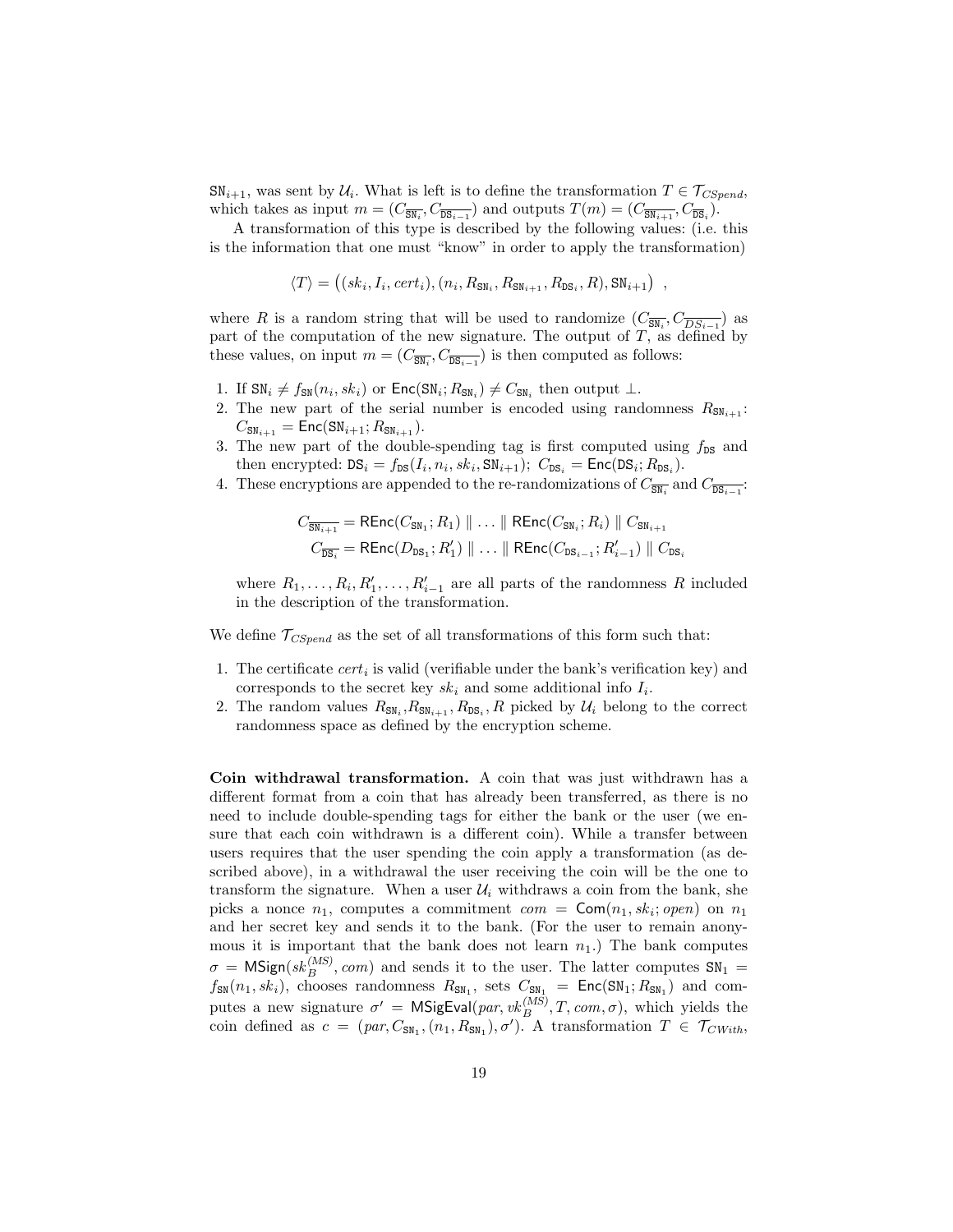which takes as input  $m = com$  and outputs  $T(m) = C_{\text{SN}_1}$  is described by  $\langle T \rangle = ((sk_i, I_i, cert_i), (n_1, open), R_{\text{SN}_1}, \text{SN}_1).$  We define

$$
T(com) = \begin{cases} C_{\text{SN}_1} = \text{Enc}(\text{SN}_1; R_{\text{SN}_1}) & \text{if } \text{Com}(n_1, sk_i; open) = com \\ \perp & \text{and } \text{SN}_1 = f_{\text{SN}}(sk_i, n_1) \end{cases}
$$

We define  $\mathcal{T}_{CWith}$  to be the set of all transformations of this form such that:

- 1. The certificate  $cert_i$  is valid (i.e. it verifies under the bank's verification key) and correspond to the secret key  $sk_i$  and  $I_i$ .
- 2. Randomness  $R_{\text{SN}_1}$  belongs to the appropriate randomness space.

The class of allowed transformations  $\mathcal{T}_{tec}$ : We allow users to apply a transformation in  $\mathcal{T}_{CWith}$  followed by any number of transformations in  $\mathcal{T}_{CSpend}$ . Thus, we define the allowed class of transformations for the malleable signature scheme used in our transferable e-cash to be the closure of  $\mathcal{T}_{tec} = \mathcal{T}_{CWith} \cup \mathcal{T}_{CSpend}$ .

## 4.3 A Transferable E-Cash Construction

Below we describe a transferable e-cash scheme based on malleable signatures. For our construction we assume secure channels for all the communications, thus an adversary cannot overhear or tamper with the transferred messages.

 $\texttt{ParamGen}(1^{\lambda})$ : Compute  $\textit{par}_{MS} \leftarrow \textsf{MSGen}(1^{\lambda}), \ \textit{par}_{SN} \leftarrow \textsf{Gen}_{SN}(1^{\lambda}), \ \textit{par}_{com} \leftarrow$ ComSetup(1<sup> $\lambda$ </sup>). Output  $\mathit{par} := (1^{\lambda}, \mathit{par}_{\mathit{MS}}, \mathit{par}_{\mathit{com}}, \mathit{par}_{\mathit{SN}})$ .

UKeyGen(par): Output a random pair  $(pk_{\mathcal{U}}, sk_{\mathcal{U}})$  sampled from  $R_{pk}$ .

- $\texttt{BKeyGen} (par) \text{: } \text{Run } (\textit{vk}_B^{(MS)}, \textit{ sk}_B^{(MS)}) \ \leftarrow \ \textsf{MSKeyGen}(1^\lambda) \text{ and } (\textit{vk}_B^{(S)}, \textit{sk}_B^{(S)}) \ \leftarrow$  $\mathsf{SKeyGen}(1^{\lambda})$  and define the bank's withdrawal keys as  $pk_\mathcal{W} = (\mathit{vk}^{(MS)}_B, \mathit{vk}^{(S)}_B)$ and  $sk_W = (sk_B^{(MS)}, sk_B^{(S)})$ . Sample a deposit key  $(pk_{\mathcal{D}}, sk_{\mathcal{D}}) \leftarrow \mathsf{EKeyGen}(1^{\lambda})$ and output  $((pk_{\mathcal{W}}, sk_{\mathcal{W}}), (pk_{\mathcal{D}}, sk_{D}))$ . The bank maintains a list  $\mathcal{UL}$  of all registered users and a list DCL of deposited coins.
- Registration( $\mathcal{B}[sk_W, pk_U], \mathcal{U}[sk_U, pk_W]$ ): If  $pk_U \in \mathcal{UL}$ , the bank outputs ⊥. Otherwise, it computes  $cert_{\mathcal{U}} = \mathsf{Sign}_{sk_{\mathcal{B}}^{(S)}}(pk_{\mathcal{U}}, ID_{\mathcal{U}})$ , where  $ID_{\mathcal{U}} = |\mathcal{U}\mathcal{L}| + 1$ , adds  $(pk_{\mathcal{U}}, cert, ID_{\mathcal{U}})$  to the user list  $\mathcal{UL}$  and returns  $(cert_{\mathcal{U}}, ID_{\mathcal{U}})$ .
- Withdraw( $\mathcal{B}[sk_W, pk_U], \mathcal{U}[sk_U, pk_W]$ ): The user picks a nonce  $n_1$  and sends  $com = \textsf{Com}(n_1, sk_\mathcal{U}; \ open).$  B computes  $\sigma \leftarrow \textsf{MSign}(par_{MS}, sk_B^{(MS)}, com),$ sends it to the user and outputs **ok**. If  $\mathsf{MSVerify}(par_{MS}, pk_B^{(MS)}, \sigma, com) = 0,$ the user outputs  $\perp$ ; otherwise she sets  $SN_1 = f_{SN}(n_1, sk_{\mathcal{U}})$ , chooses randomness  $R_{\text{SM}_1}$  and computes  $C_{\text{SM}_1} = \text{Enc}(\text{SM}_1; R_{\text{SM}_1})$ . Then she sets  $\langle T \rangle =$  $((sk<sub>i</sub>, cert<sub>i</sub>), (n<sub>1</sub>, open), R<sub>SN<sub>1</sub></sub>, SN<sub>1</sub>)$  and computes the new signature  $\sigma' =$  $\textsf{MSigEval}(par_{MS},\textit{vk}_B^{(MS)}, T, \textit{com}, \sigma).$  The output is the coin  $c = \texttt{(par}, C_{\texttt{SN}_1},$  $(n_1, R_{\text{SN}_1}), \sigma'$ .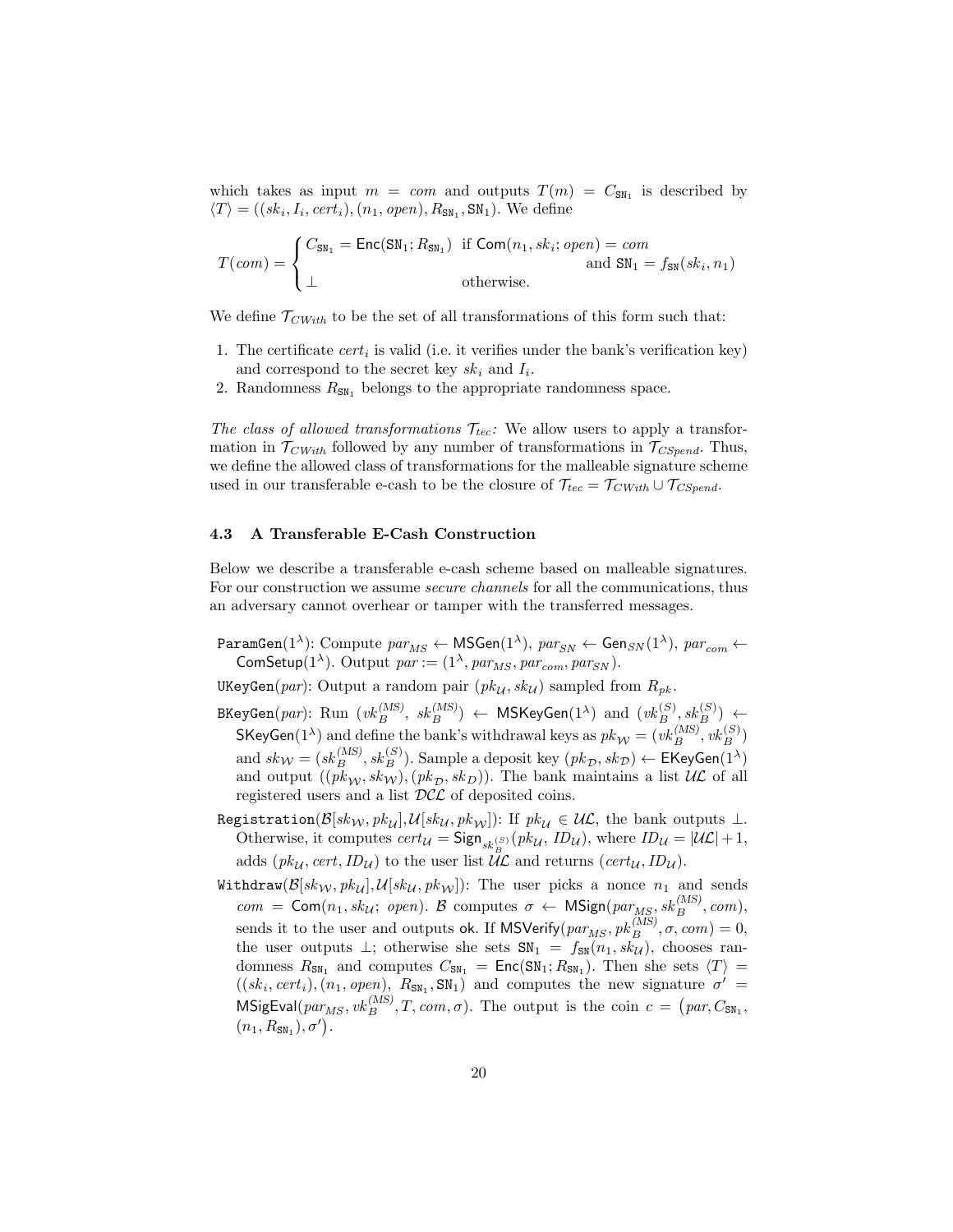$\texttt{Spend}(\mathcal{U}_1[c,sk_{\mathcal{U}_1},cert_{\mathcal{U}_1},pk_{\mathcal{W}}],\mathcal{U}_2[sk_{\mathcal{U}_2},pk_{\mathcal{W}}])$ : Parse the coin as

$$
c = (par, (C_{\overline{\mathbf{SN}_i}}, C_{\overline{\mathbf{DS}_{i-1}}}), (n_i, R_{\mathbf{SN}_i}), \sigma)
$$

.

.

 $\mathcal{U}_2$  picks a nonce  $n_{i+1}$ , computes  $\text{SN}_{i+1} = f_{\text{SN}}(n_{i+1}, sk_{\mathcal{U}_2})$  and sends it to  $\mathcal{U}_1$ .  $\mathcal{U}_1$  computes the double-spending tag  $DS_i = f_{DS}(ID_{\mathcal{U}}, n_i, sk_{\mathcal{U}_i}, SN_{i+1})$  and defines the transformation

$$
\langle T \rangle = \big( (sk_{\mathcal{U}_1}, cert_{\mathcal{U}_1}), (n_i, R_{\text{SN}_i}, R_{\text{SN}_{i+1}}, R_{\text{DS}_i}, R), \text{SN}_{i+1} \big)
$$

Next, he computes  $C_{\text{SN}_{i+1}} = \text{Enc}(\text{SN}_{i+1}; R_{\text{SN}_{i+1}})$  and  $C_{\text{DS}_i} = \text{Enc}(\text{DS}_i; R_{\text{DS}_i}),$ which he appends to the randomized ciphertext contained in  $c$ :

$$
C_{\overline{\text{SN}_{i+1}}} = \text{REnc}(C_{\text{SN}_1}; R_1) \parallel \dots \parallel \text{REnc}(C_{\text{SN}_i}; R_i) \parallel C_{\text{SN}_{i+1}}
$$

$$
C_{\overline{\text{DS}_i}} = \text{REnc}(D_{\text{DS}_1}; R'_1) \parallel \dots \parallel \text{REnc}(C_{\text{DS}_{i-1}}; R'_{i-1}) \parallel C_{\text{DS}_i}
$$

 $\mathcal{U}_1$  computes  $\sigma' = \mathsf{MSigEval}\big(par, vk^{(MS)}_B, T, (C_{\overline{\mathtt{SN}_{i+1}}}, C_{\overline{\mathtt{DS}_i}}), \sigma\big)$  and then sends  $(\sigma', R_{i+1}, (C_{\overline{\mathtt{SN}_{i+1}}}, C_{\overline{\mathtt{DS}_i}}))$  to  $\mathcal{U}_2$ .

If MSVerify $\left(\text{par}_{MS},\text{pk}_B^{(MS)},\sigma', (C_{\overline{\text{SN}_{i+1}}},C_{\overline{\text{DS}_i}})\right) = 0$  then  $\mathcal{U}_2$  aborts. Otherwise,  $\mathcal{U}_2$  outputs  $c' = \left(\text{par}, (C_{\overline{\text{SN}_{i+1}}}, C_{\overline{\text{DS}_i}}), (n_{i+1}, R_{\text{SN}_{i+1}}), \sigma'\right).$ 

Deposit $(\mathcal{U}[c, sk_{\mathcal{U}}, cert_{\mathcal{U}}, pk_{\mathcal{B}}], \mathcal{B}[sk_{\mathcal{D}}, pk_{\mathcal{U}}, \mathcal{DCL}])$ : First,  $\mathcal{U}$  runs a Spend proto- ${\rm col}$  with the bank being the receiver:  ${\tt Spend}({\cal U}[c,sk_{\cal U}, cert_{\cal U_1},pk_{\cal W}],{\cal B}[\bot,pk_{\cal W}])$ (the bank can set the secret key to  $\perp$ , as it will not transfer this coin). If the protocol did not abort, B holds a valid coin  $c = (par, (C_{\overline{SN_i}}, C_{\overline{DS}_{i-1}}), (n_i,$  $R_{\text{SN}_i}$ ,  $\sigma$ ). Next, using  $sk_{\mathcal{D}}, \mathcal{B}$  decrypts the serial number  $\overline{\text{SN}_i} = \text{SN}_1 \parallel \cdots \parallel \text{SN}_i$ and the double-spending tags  $\overline{DS_{i-1}} = DS_1 \parallel \cdots \parallel DS_{i-1}$ . It checks if in  $DCL$ there exists another coin  $c'$  with  $SN_1' = SN_1$ ; if not, it adds the coin to  $DCL$ . Otherwise, a double-spending must have happened and the bank looks for the first position d, where  $\text{SN}_d' \neq \text{SN}_d$ . (Except with negligible probability such a position exists, since  $SN_i$  was chosen by the bank.) It applies the doublespending detection function  $f_{\text{Detects}}$  on the corresponding double-spending tags  $DS_{d-1}$  and  $DS'_{d-1}$ . If  $f_{\text{DetectDS}}$  outputs  $\perp$  then  $\beta$  aborts. Otherwise, it outputs  $(pk_{\mathcal{U}}, \Pi) = f_{\texttt{DetectDS}}(\texttt{DS}_{d-1}, \texttt{DS}_{d-1}', \mathcal{UL}).$ 

VerifyGuilt $(pk_{\mathcal{U}}, \Pi)$ : it outputs 1 if the proof  $\Pi$  verifies and 0 otherwise.

The proof of the following can be found in the full version [BCFK15].

**Theorem 1.** If the malleable signature scheme (MSGen, MSKeyGen, MSign, MSVerify, MSigEval) is simulatable, simulation-unforgeable and simulation-hiding  $w.r.t.$  T, the signature scheme (SKeyGen, Sign, Verify) is existentially unforgeable, the randomizable public-key encryption scheme (EKeyGen, Enc, REnc, Dec) is semantically secure and statistically re-randomizable, and the commitment scheme (ComSetup, Com) is computationally hiding and perfectly binding, then the construction in Section 4.3 describes a secure and anonymous transferable e-cash scheme as defined in Section 2.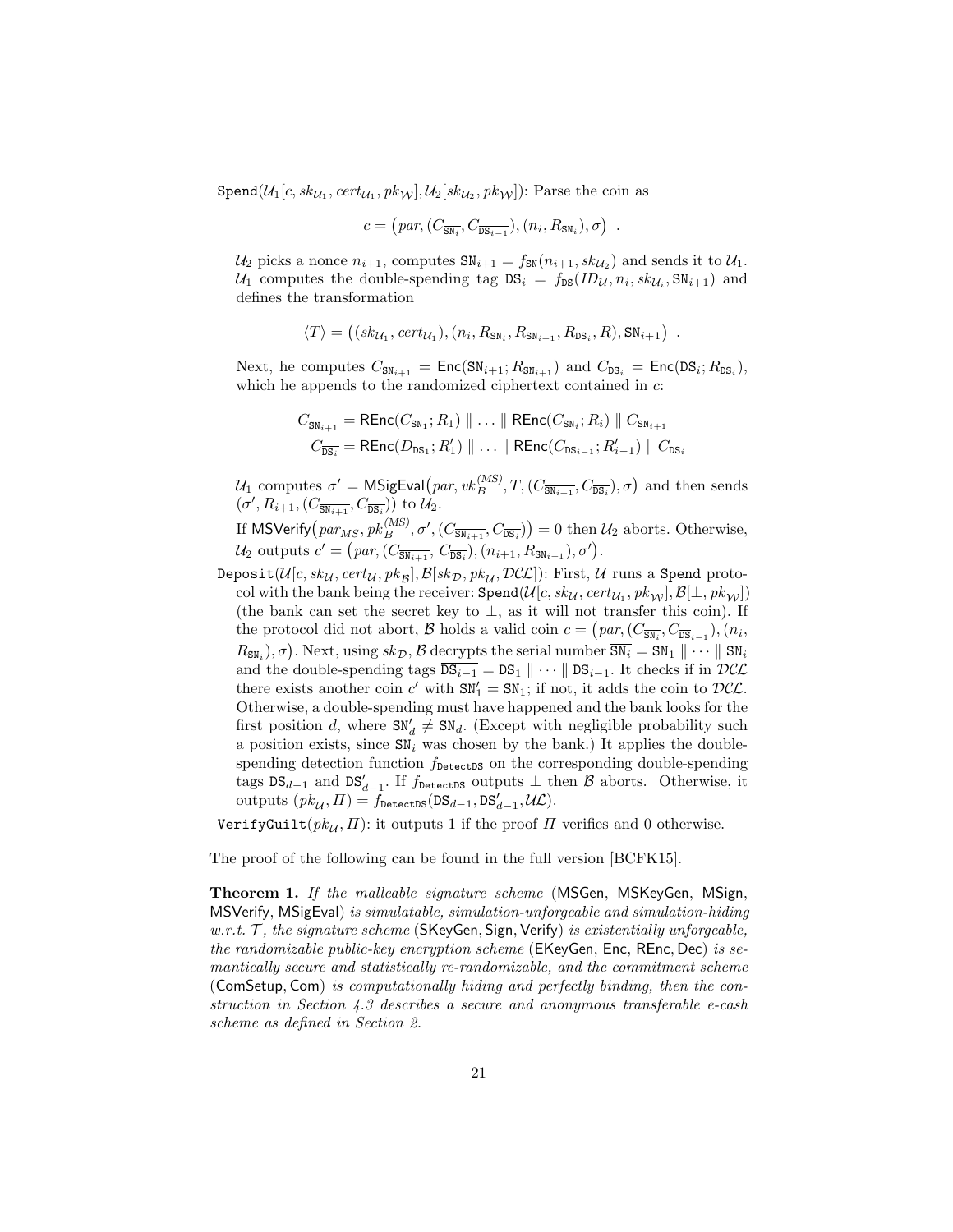#### 4.4 Why Malleable Signatures

Let us discuss why our construction requires the use of this powerful primitive. Malleable signatures satisfy a strong notion of unforgeability, called simulation unforgeability (See the full version [BCFK15]). In brief, it requires that an adversary who can ask for simulated signatures and then outputs a valid message/signature pair  $(m^*, \sigma^*)$  must have derived the pair from received signatures. This is formalized by requiring that there exists an extractor that from  $(m^*, \sigma^*)$  extracts messages  $\vec{m}$  that were all queried to the signing oracle and a transformation T such that  $m^* = T(\vec{m})$ .

Among the anonymity notions considered in the literature, Spend-then-Receive (StR) anonymity (defined on page 12) is the hardest to achieve. Recall that it formalizes that an adversary should not be able to recognize a coin he had already owned before. Intuitively, our scheme satisfies it, since a coin only consists of ciphertexts, which are re-randomized, and a malleable signature, which can be simulated. However, when formally proving the notion we have to provide a Deposit oracle, which we have to simulate when reducing to the security of the encryptions. Here we make use of the properties of malleable signatures, which allow us to extract enough information to check for doublespendings—even after issuing simulated signatures (see the proof of Theorem 1 in the full version [BCFK15]).

The scheme by Blazy et al.  $[BCF^+11]$  also claims to achieve StR anonymity. In their scheme a coin contains Groth-Sahai (GS) commitments  $\vec{c}$  to the serial number, additional (ElGamal) encryptions  $\vec{d}$  of it and a GS proof that the values in  $\vec{c}$  and  $\vec{d}$  are equal. The bank detects double-spending by decrypting  $\vec{d}$ . In their proof of StR anonymity by game hopping, they first replace the GS commitments and proofs by perfectly hiding ones and then simulate the proofs. (Double-spending can still be checked via the values  $d$ .) Finally they argue that in the "challenge spending via Spd in the experiment, we replace the commitments/encryptions  $d_{n_i}$  [...] by random values."

It is not clear how this can be done while still simulating the Deposit oracle, which must check for double-spendings: a simulator breaking security of the encryptions would not know the decryption key required to extract the serial number from  $\overline{d}$ . (One would have to include additional encryptions of the serial number and use them for extraction—however, for this approach to work, the proof guaranteeing that the encryptions contain the same values would have to be simulation-sound (cf. [Sah99]), which contradicts the fact that they must be randomizable.)

### 5 Instantiation

In order to instantiate our scheme we need to make concrete choices for a malleable signature scheme which supports the allowable transformations  $\mathcal{T}_{CSpend}$ and  $\mathcal{T}_{CWith}$ , a signature scheme for the signing of certificates, a randomizable public-key encryption scheme, a commitment scheme (ComSetup, Com) and a zero-knowledge proof system  $\langle P, V \rangle$ .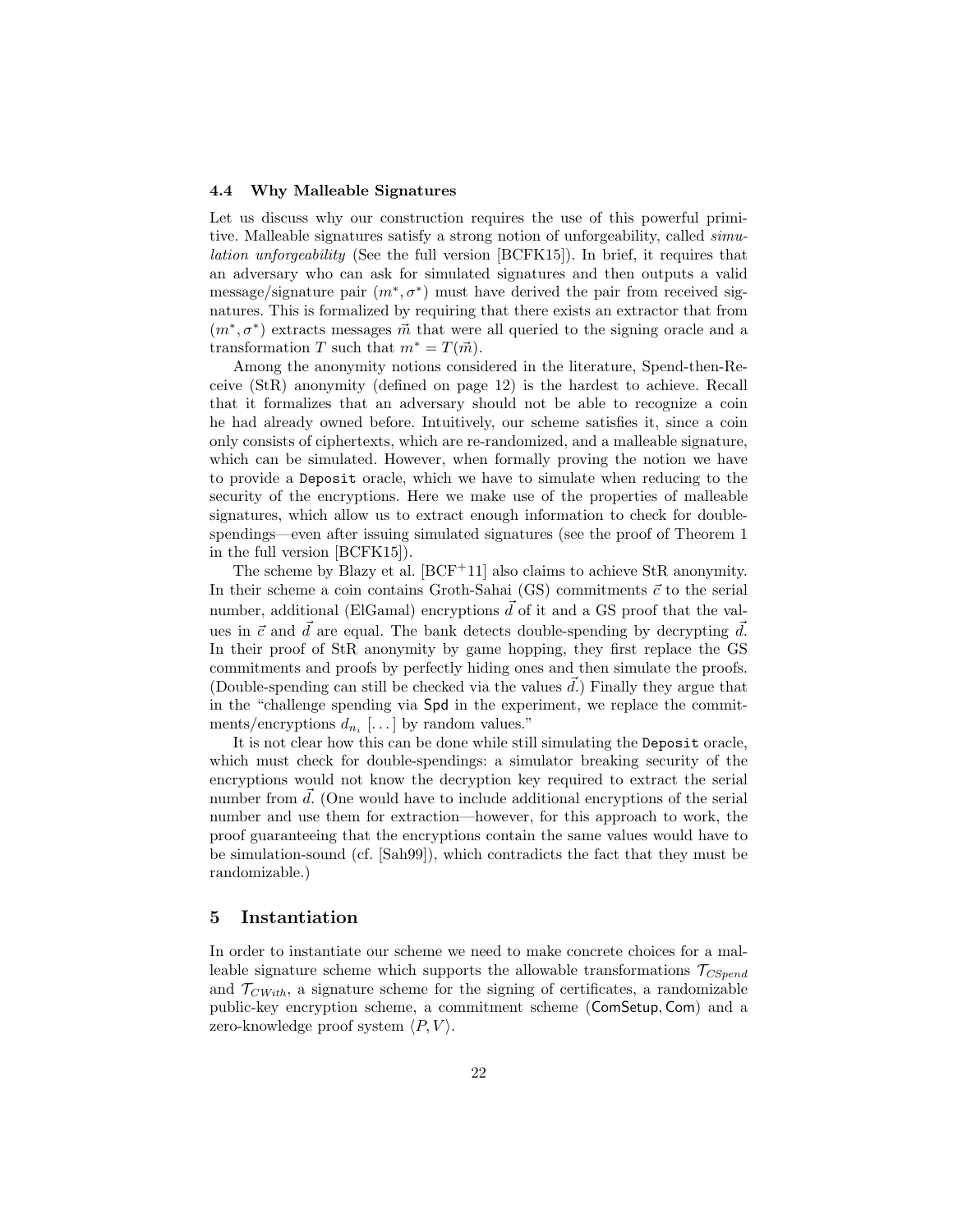Chase et al. [CKLM14] provide a generic construction of malleable signatures based on cm-NIZKs [CKLM12], which suits our requirements. There exist two constructions of cm-NIZKs, both due to Chase et al.: the first [CKLM12] is based in Groth-Sahai proofs [GS08], the second [CKLM13] is less efficient but simpler and is based on succinct non-interactive arguments of knowledge (SNARKs) and fully homomorphic encryption. The SNARK-based construction directly gives a feasibility result, as long as there is some constant maximum on the number of times a given coin can be transferred. To achieve an efficient instantiation, one could instead use the Groth-Sahai instantiation.

In the full version [BCFK15] we present an instantiation of our construction based on Groth-Sahai. We show that our relation and transformations are CM-friendly, which means that all of the objects (instances, witnesses and transformations) can be represented as elements of a bilinear group so that the system is compatible with Groth-Sahai proofs. To achieve that we need to slightly modify our construction, in order to map elements of  $\mathbb{Z}_p$  (like  $n_i, sk_i, I_i$ ) into the pairing group for the transformation. (This can be done fairly simply, without affecting security.) Finally, for the remaining building blocks, we use the structure-preserving signature  $[AFG^+10]$  due to Abe et al.  $[ACD^+12]$  and El Gamal encryption scheme [ElG85] for both encryption and commitments.

## References

- [ABC<sup>+</sup>12] Jae Hyun Ahn, Dan Boneh, Jan Camenisch, Susan Hohenberger, abhi shelat, and Brent Waters. Computing on authenticated data. In TCC, 2012.
- [ACD<sup>+</sup>12] Masayuki Abe, Melissa Chase, Bernardo David, Markulf Kohlweiss, Ryo Nishimaki, and Miyako Ohkubo. Constant-size structure-preserving signatures: Generic constructions and simple assumptions. In ASIACRYPT, 2012.
- [AFG<sup>+</sup>10] Masayuki Abe, Georg Fuchsbauer, Jens Groth, Kristiyan Haralambiev, and Miyako Ohkubo. Structure-preserving signatures and commitments to group elements. In CRYPTO, 2010.
- [ALP12] Nuttapong Attrapadung, Benoît Libert, and Thomas Peters. Computing on authenticated data: New privacy definitions and constructions. In ASI-ACRYPT, 2012.
- [BBS04] Dan Boneh, Xavier Boyen, and Hovav Shacham. Short group signatures. In CRYPTO, 2004.
- $[BCF^+11]$  Olivier Blazy, Sébastien Canard, Georg Fuchsbauer, Aline Gouget, Hervé Sibert, and Jacques Traoré. Achieving optimal anonymity in transferable ecash with a judge. In AFRICACRYPT, 2011. Available at http://crypto. rd.francetelecom.com/publications/p121.
- [BCFK15] Foteini Baldimtsi, Melissa Chase, Georg Fuchsbauer, and Markulf Kohlweiss. Anonymous transferable e-cash. Cryptology ePrint Archive, 2015. http://eprint.iacr.org/.
- [BCG<sup>+</sup>14] Eli Ben-Sasson, Alessandro Chiesa, Christina Garman, Matthew Green, Ian Miers, Eran Tromer, and Madars Virza. Zerocash: Decentralized anonymous payments from bitcoin. In IEEE S&P, 2014.
- [BCKL09] M. Belenkiy, M. Chase, M. Kohlweiss, and A. Lysyanskaya. Compact e-cash and simulatable VRFs revisited. In Pairing, lncs. SV, 2009.